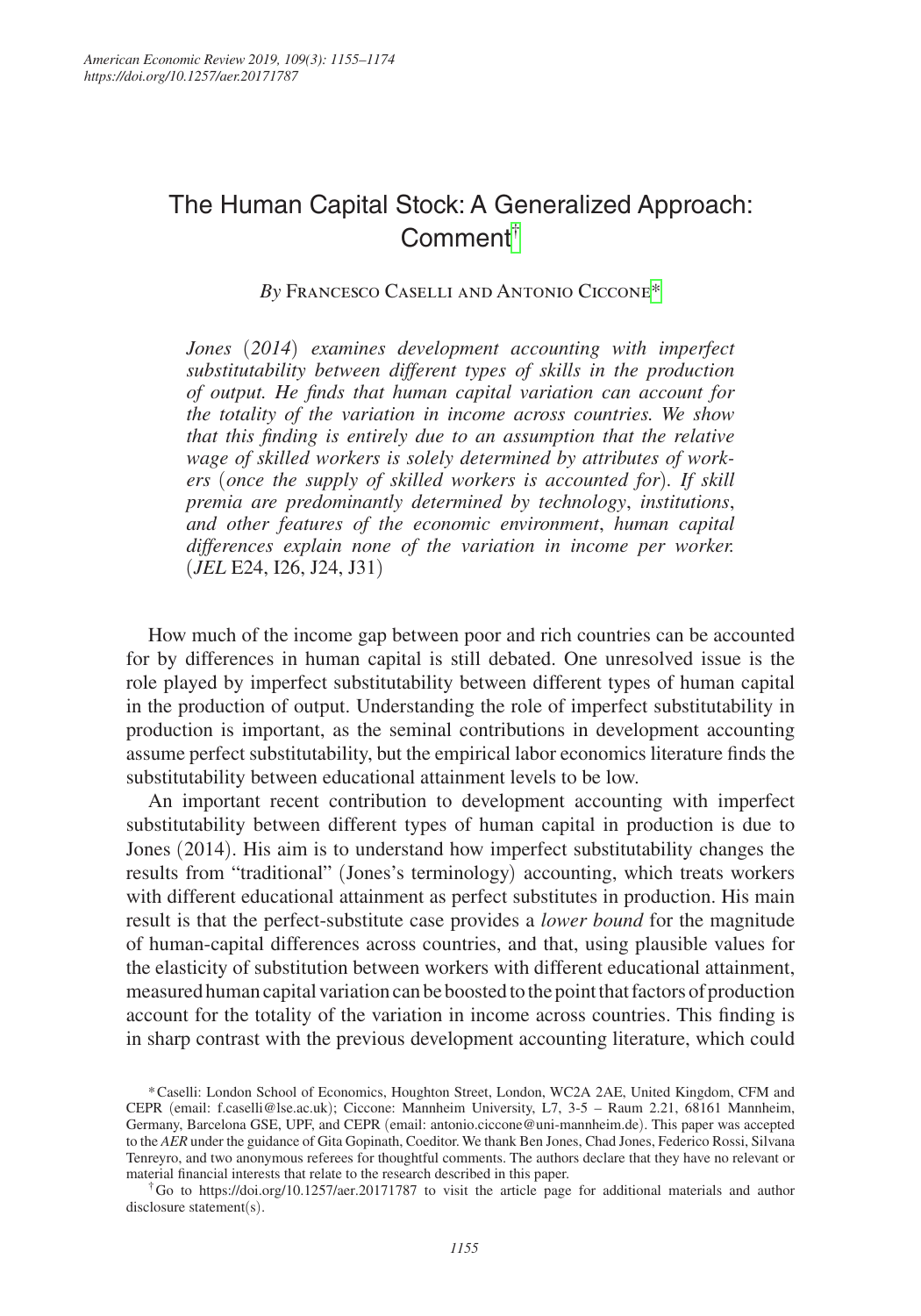only explain about one-half of the cross-country income variation with production factors, with the other half left to generic efficiency differences (Klenow and Rodríguez-Clare 1997, Hall and Jones 1999, Caselli 2005).

If differences in human capital could truly account for all the variation in income across countries, as Jones's calculations indicate, the implications would be far reaching. The academic and policy debate would have to shift away from its current focus on technology, legal and political institutions, and other features of the economic environment. Instead, the focus should be on the determinants of the skills embedded in workers.

In this comment, we show that the amplification of cross-country human capital differences achieved by Jones, and hence his success at removing the unexplained generic efficiency component of income differences, is entirely due to an assumption that the relative wage of skilled workers is *solely* determined by attributes of workers (once the supply of skilled workers is accounted for). If, as we argue, skill premia are also influenced by technology, institutions, and other features of the economic environment, cross-country differences in human capital as measured by Jones will embed differences in these technological, institutional, and other attributes. As a result, it is highly unlikely that human capital accounts for all the variation in income across countries. To see how unlikely, we show that if we assume that cross-country differences in skill premia are driven by technology, institutions, or other features of the environment—instead of being solely driven by attributes of workers—human capital differences go from explaining *all*  cross-country income differences (for plausible values of the elasticity of substitution between workers with different skills) to explaining *none.*

We build our argument in three parts. In the first part, we examine Jones's stated explanation for his finding that relaxing the perfect substitution assumption (greatly) magnifies the cross-country variation in human capital. His explanation focuses on the fact that, when workers with different educational attainment are imperfect substitutes, changes in the educational attainment of the labor force affect the marginal productivity of different skill types. In particular, Jones emphasizes complementarities between skilled and unskilled workers, and that such complementarities imply that the marginal productivity of unskilled workers increases when the share of skilled workers increases. Building on the work of Caselli and Ciccone (2013), we show that, contrary to Jones's intuition, the effect of increases in the share of skilled workers on a country's human capital—which we refer to as the *relative-supply* effect—is always reduced by allowing for imperfect substitution. Hence, it cannot be the effect of skilled workers on the marginal productivity of different skill types that boosts human-capital differences in Jones's calculations.

Our second step, then, is to provide a more accurate intuition for Jones's result that human capital variation can be boosted to the point that factors of production account for the totality of the variation in income across countries. The key observation is that Jones does not merely look at variation in human capital induced by differences in the educational attainment distribution of the labor force, but also at variation in human capital induced by differences in the efficiency units delivered by skilled workers in different countries: a source of variation in human capital which we refer to as the *relative-efficiency* effect. Since the relative-supply effect of increases in the share of skilled workers on human capital is actually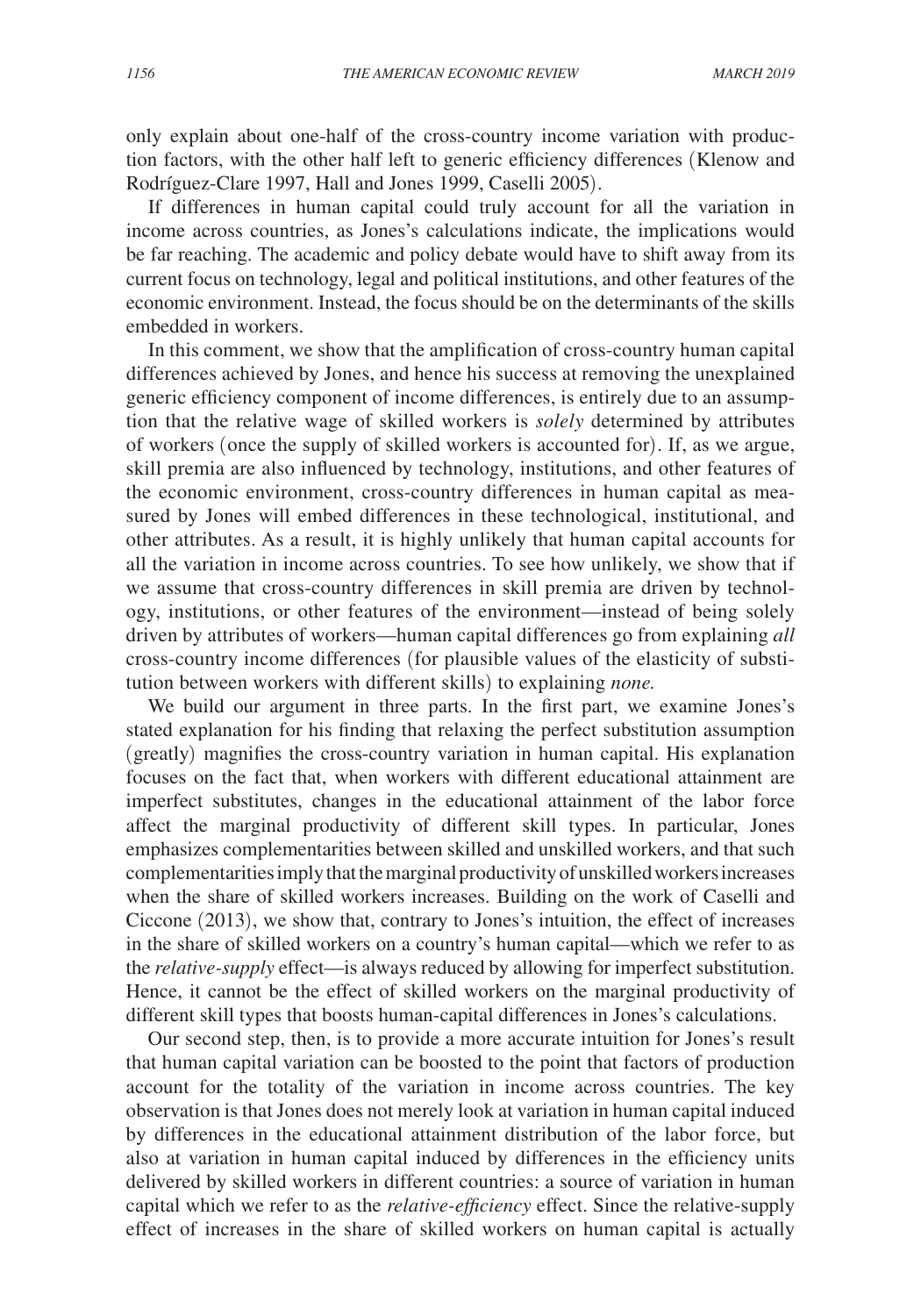reduced by allowing for imperfect substitution between workers with different educational attainment, Jones's result must entirely be driven by the relative-efficiency effect. We explain intuitively why the relative-efficiency effect on human capital can be greatly increased by allowing for imperfect substitution.

The third step is to understand whether it makes sense to assume that the relative efficiency of skilled workers solely reflects skilled workers' human capital. We see this as a critical issue once it has become clear that Jones's success at boosting estimated potential human-capital variation and accounting for cross-country income differences with inputs is due to the relative-efficiency effect.

Jones identifies the relative efficiency of skilled workers across countries from the residual variation in the relative wage of skilled workers once the relative supply of skilled workers is accounted for. By assuming that the relative efficiency of skilled workers solely reflects their human capital, Jones implicitly assumes that the relative wage of skilled workers not explained by relative supply solely reflects the human capital of skilled workers. This assumption precludes any role of institutions, technology, and other features of the environment. If the relative wage of skilled workers is partly driven by institutions, technology, or other features of the environment, we cannot interpret the variation in income generated by the relative-efficiency effect as due to human-capital differences.

We also show that if the relative efficiency of skilled workers truly reflected their human capital, at least one type of skilled workers in rich countries could realize large gains in earnings by moving to poor countries. This is the case no matter how many types of (complementary) skilled workers there are and how strong complementarities among different types of skilled workers may be. Hence, the virtual absence of skilled migration from rich to poor countries appears to be a challenge to the view that skilled efficiency units are (portable) human capital.

The upshot of the arguments we develop in this comment is that it is not the effect of skilled workers on the marginal productivity of different skill types that magnifies the contribution of human capital in Jones's development accounting with imperfect substitution between skills. Instead, it is that imperfect substitution between skills amplifies cross-country differences in the estimated relative efficiency of skilled workers. Only if we treat the entirety of these efficiency differences as differences in the human capital of skilled workers can we take Jones's estimated rich-poor gaps in quantified inputs at face value.

Section I clarifies the nature of the thought experiment performed by Jones. Section II offers a more accurate intuition for Jones's result that cross-country human capital variation can be boosted by assuming imperfect substitution between skills. Section III discusses the determinants of the relative efficiency of skilled workers as identified by Jones. Section IV relates the relative-efficiency effect to previous development-accounting studies. Section V performs a calculation that, in our opinion, casts some doubt on the plausibility of Jones's interpretation of the relative efficiency of skilled workers as their human capital.

### **I. Two Thought Experiments**

Jones explains that his development-accounting results are driven by variation in the marginal product of (imperfectly substitutable) workers with different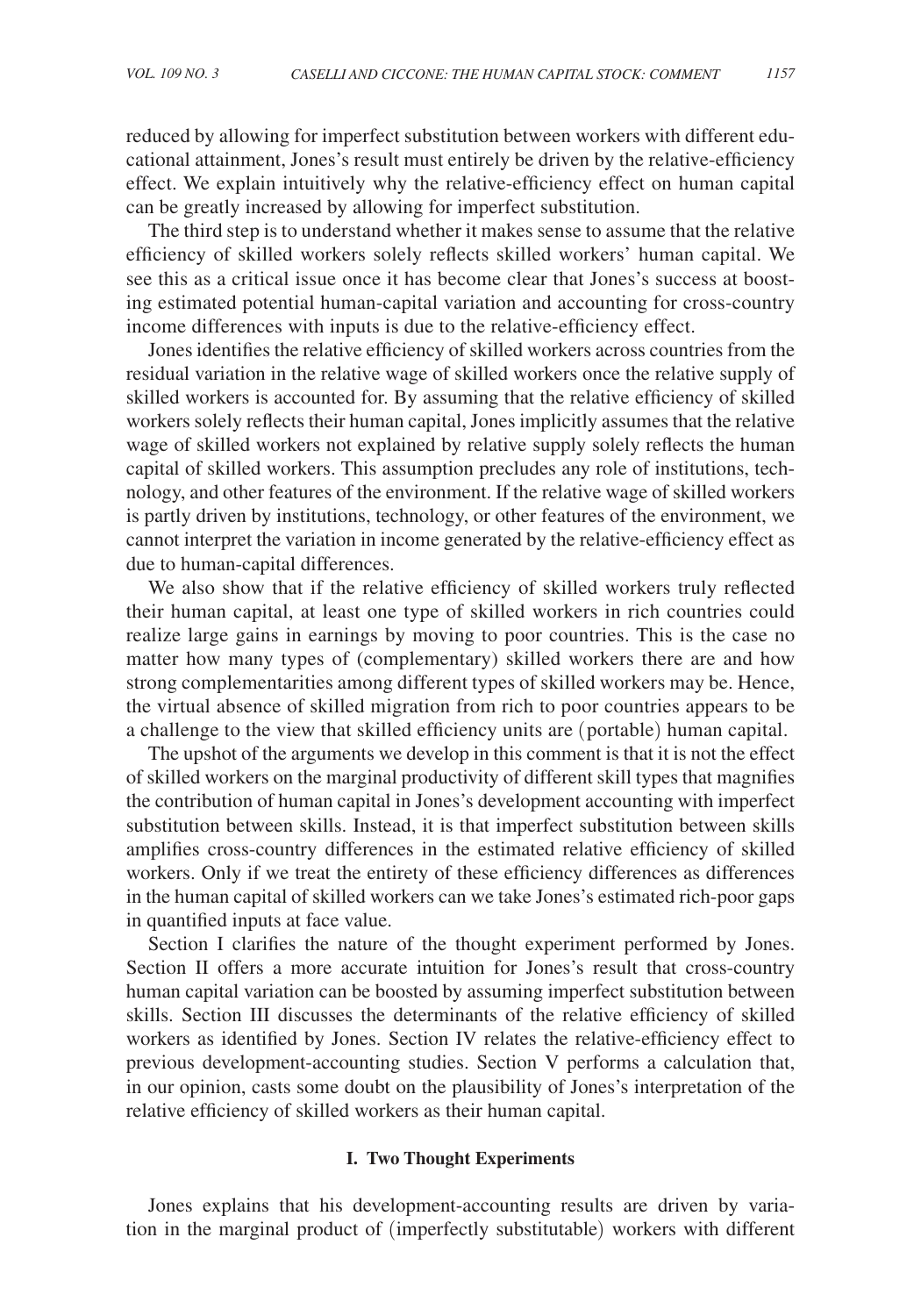educational attainment associated with differences in the attainment distribution of the labor force. Jones (2014, p. 3754) says:

[*the perfect substitutability*] *assumption rules out two kinds of effects. First*, *it rules out the possibility that the marginal product of unskilled workers might be higher when they are scarce*… *Second*, *it rules out the possibility that the marginal product of unskilled workers might be higher through complementarities with skilled workers*…

In other words, rich countries have higher human capital not only because they have more workers who are intrinsically more productive, an effect already captured by the perfect-substitution case, but also because unskilled workers are relatively scarce there, and this boosts these workers' marginal productivity. According to Jones, this latter effect, which is only captured when the labor-input aggregator features imperfect substitution, further amplifies the difference in human capital between rich and poor countries.

In a related contribution, Caselli and Ciccone (2013) use a similar style of reasoning to reach a seemingly opposite conclusion. They argue that treating workers with different educational attainment as perfect substitutes yields an *upper bound* on the magnitude of human-capital differences induced by differences in the educational-attainment distribution of the labor force. As Caselli and Ciccone (2013, p. 200) explain, "an increase in the share of schooled workers has, in general, two types of effects on output. The first effect is that more schooling increases the share of more productive workers, which increases output." This is again the standard mechanism already captured in traditional development accounting. "The second effect is that more schooling raises the marginal productivity of unschooled workers and lowers the marginal productivity of schooled workers." This is almost identical to the intuition offered by Jones, except that Caselli and Ciccone additionally point out that the higher marginal productivity of unskilled workers is (potentially) offset by the lower marginal productivity of skilled workers. Indeed, Caselli and Ciccone (p. 200) go on to find that "when the production function is weakly concave, the increase in the marginal productivity of unschooled workers is more than offset by the decrease in the marginal productivity of schooled workers," leading to their conclusion that the perfect-substitution case is an upper bound on differences in human capital induced by differences is schooling.

Why does Jones find that relaxing the perfect substitution assumption (greatly) magnifies the cross-country variation in human capital (and hence income differences explained by factors of production) when Caselli and Ciccone found that variation to shrink? The answer is that, despite the similarity of the verbal reasoning used, the thought experiments performed in the two papers are very different.

For brevity of exposition, we make our points using a labor-input aggregator of the constant elasticity of substitution (CES) form and with only two types of labor,

(1) 
$$
H^c = \left[ \left( e_1^c L_1^c \right)^{\frac{\varepsilon - 1}{\varepsilon}} + \left( e_2^c L_2^c \right)^{\frac{\varepsilon - 1}{\varepsilon}} \right]^{\frac{\varepsilon}{\varepsilon - 1}},
$$

where *c* is a country index,  $\varepsilon$  is an elasticity of substitution (the perfect-substitution case is  $\varepsilon = \infty$ ); *H<sup>c</sup>* is labor-input per worker;  $L_1^c$  and  $L_2^c$  represent the fraction of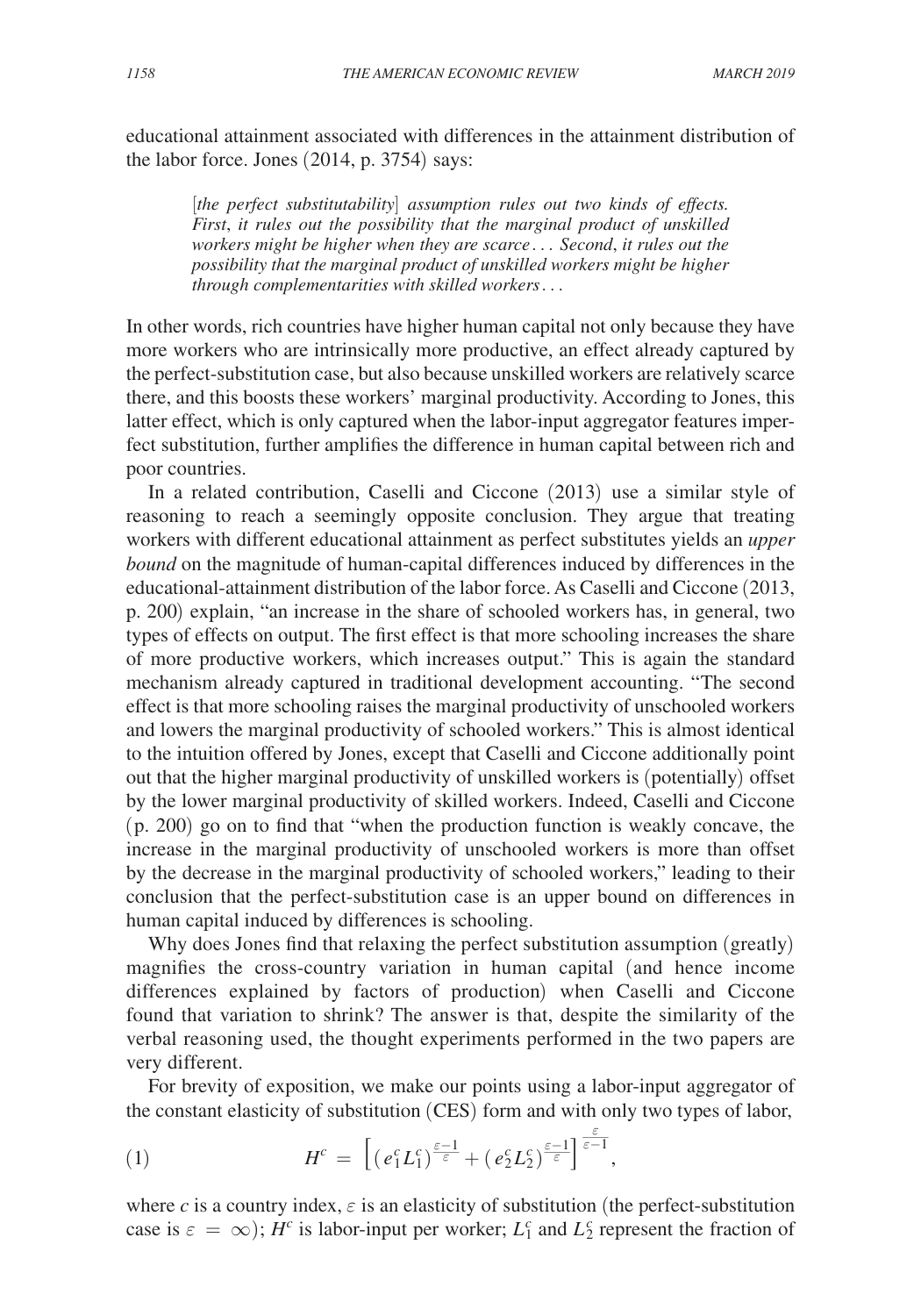the labor force with educational attainment below and above some level (e.g., high school); and  $e_1^c$  and  $e_2^c$  are coefficients that convert bodies into productive services, or the efficiency units delivered by workers of the two types. The Appendix extends all of our arguments to the case where there are many types of labor, as in Caselli and Ciccone (2013) and in Jones (2014).

Given the aggregator of labor services in  $(1)$ , how should we understand the notion of cross-country differences in human capital?

One possibility is to focus on variation in  $H^c$  induced by differences *in the Ls only*. Applied to development accounting, this approach to human capital is equivalent to asking how much would a poor country's income increase if it had the relative supplies of skilled and unskilled workers of a rich country. This is the thought experiment in Caselli and Ciccone. It also sounds like the thought experiment in the passages from Jones we quoted in the introduction.

The other possibility is to understand differences in human capital as differences in *H<sup>c</sup>* induced by differences in *both the Ls and the es*. The thought experiment then asks by how much would the income of a poor country increase if it had the relative supply of skills of a rich country and *furthermore* poor-country workers delivered the same stream of efficiency units  $e_1^c$  and  $e_2^c$  as rich-country workers. This is actually the thought experiment that Jones engages in.

More formally, after rewriting (1) as

(2) 
$$
H^{c} = e_{1}^{c} L_{1}^{c} \left[ 1 + \left( \frac{e_{2}^{c}}{e_{1}^{c}} \right)^{\frac{\varepsilon - 1}{\varepsilon}} \left( \frac{L_{2}^{c}}{L_{1}^{c}} \right)^{\frac{\varepsilon - 1}{\varepsilon}} \right]^{\frac{\varepsilon}{\varepsilon - 1}},
$$

the object of interest in Caselli and Ciccone is

(3) 
$$
\frac{H^R}{H^P}\bigg|_{CC} = \frac{L_1^R \left[1 + \left(\frac{e_2^P}{e_1^P}\right)^{\frac{\varepsilon-1}{\varepsilon}} \left(\frac{L_2^R}{L_1^R}\right)^{\frac{\varepsilon-1}{\varepsilon}}\right]^{\frac{\varepsilon}{\varepsilon-1}}}{L_1^P \left[1 + \left(\frac{e_2^P}{e_1^P}\right)^{\frac{\varepsilon-1}{\varepsilon}} \left(\frac{L_2^P}{L_1^P}\right)^{\frac{\varepsilon-1}{\varepsilon}}\right]^{\frac{\varepsilon}{\varepsilon-1}}},
$$

where  $R(P)$  is a rich (poor) country. On the other hand, the object of interest in Jones is

(4) 
$$
\frac{H^R}{H^P}\Big|_{Jones} = \frac{L_1^R \left[1 + \left(\frac{e_2^R}{e_1^R}\right)^{\frac{\varepsilon-1}{\varepsilon}} \left(\frac{L_2^R}{L_1^R}\right)^{\frac{\varepsilon-1}{\varepsilon}}\right]^{\frac{\varepsilon}{\varepsilon-1}}}{L_1^P \left[1 + \left(\frac{e_2^P}{e_1^P}\right)^{\frac{\varepsilon-1}{\varepsilon}} \left(\frac{L_2^P}{L_1^P}\right)^{\frac{\varepsilon-1}{\varepsilon}}\right]^{\frac{\varepsilon}{\varepsilon-1}}},
$$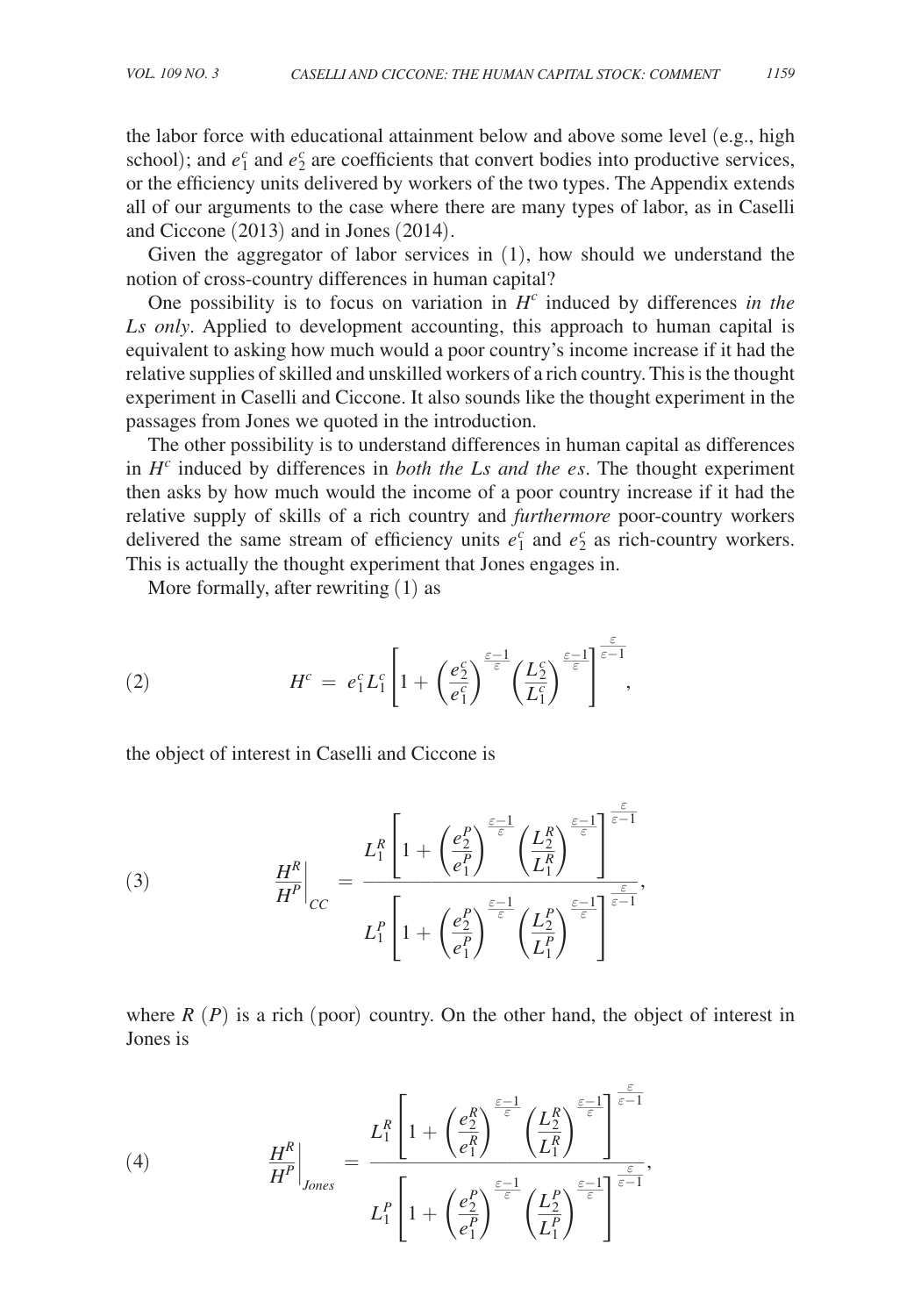where we have followed Jones, who for the most part assumes that the *h*s of unskilled workers are the same across countries,  $e_1^R = e_1^P$  $e_1^R = e_1^P$  $e_1^R = e_1^P$ .<sup>1</sup> Both formulas ask what would be the proportional increase in human capital (and thus, once plugged into a full development-accounting framework, in income) if the poor country had the relative supply of skilled workers of the rich country. This is the relative-supply effect. In addition, Jones's formula simultaneously changes the relative efficiency of skilled workers in the poor country from the poor-country value  $e_2^P/e_1^P$  to the rich-country value  $e_2^R/e_1^R$ . This is the relative-efficiency effect.

It is immediate from Jones's object of interest in (4) that the larger the relative efficiency of rich countries  $e_2^R/e_1^R$  compared to the relative efficiency of poor countries  $e_2^P/e_1^P$ , the larger the ratio  $H^R/H^P$ . Hence, the larger the rich-poor gap in the relative efficiency of skilled workers, the greater the increase in human capital as Jones defines it.

In (3) and in (4), the fractions of the labor force that are skilled and unskilled are, in principle, directly observable (from data on educational attainment), but  $e_2^P/e_1^P$ and  $e_2^R/e_1^R$ , the relative efficiencies of skilled workers in poor and rich countries, are not. In order to implement (3) and (4), we follow Jones, who in turn uses the method proposed by Caselli and Coleman (2006). If *H<sup>c</sup>* in (1) enters the production function for aggregate output and workers are paid their marginal product in the rich and the poor country, we have

(5) 
$$
\frac{w_2^c}{w_1^c} = \left(\frac{e_2^c}{e_1^c}\right)^{\frac{\varepsilon-1}{\varepsilon}} \left(\frac{L_2^c}{L_1^c}\right)^{-\frac{1}{\varepsilon}},
$$

where  $w_i^c$  is the average wage received by a worker with skill *i* in country *c*. Using (5) we can *infer* the unobservable  $(e_2^c/e_1^c)^{(\varepsilon-1)/\varepsilon}$  from country-specific data on the relative wage of skilled workers  $w_2^c / w_1^c$ , relative labor supplies  $L_2^c / L_1^c$ , and a choice for the value of the elasticity of substitution  $\varepsilon$ . These estimates for  $(e_2^c / e_1^c)^{(\epsilon - 1)/\epsilon}$  can then be plugged into the two different thought experiments in (3) and  $(4)$ .<sup>[2](#page-5-1)</sup>

To find the answers to the two thought experiments, we use the same data as Jones and define the unskilled group as he does, namely as all workers with primary schooling or less. All other workers are high skill. To compute the relative wage of skilled workers (the skill premium), again we follow Jones's method for imputing a country-specific wage to each educational attainment category we observe in the data, and then define the relative wage of skilled workers as the average wage of skilled workers divided by the average wage of unskilled workers.

[Table 1,](#page-6-0) which is modeled on Jones's Table 2, shows the results from the two sets of calculations in (3) and (4). The table reports the ratio of "human capital" in the

<span id="page-5-0"></span><sup>&</sup>lt;sup>1</sup> Jones maintains this assumption in his main development-accounting calculations, because  $e_1^c$  remains unobservable in his framework (whether directly or indirectly), but also presents some robustness checks. The assumption seems fairly innocuous to us for Jones's purposes, as in the case  $e_1^R \ge e_1^P$ —which surely is the plausible assumption under Jones's human-capital interpretation of the *e*s—(4) presents a lower bound on the answer to his thought experiment. Put differently, human capital, as Jones defines it, would account for even greater differences in income across countries if  $e_1^R > e_1^P$ *P*. 2Malmberg (2018) proposes an alternative method to estimate  $e_2^c/e_1^c$  using trade data.

<span id="page-5-1"></span>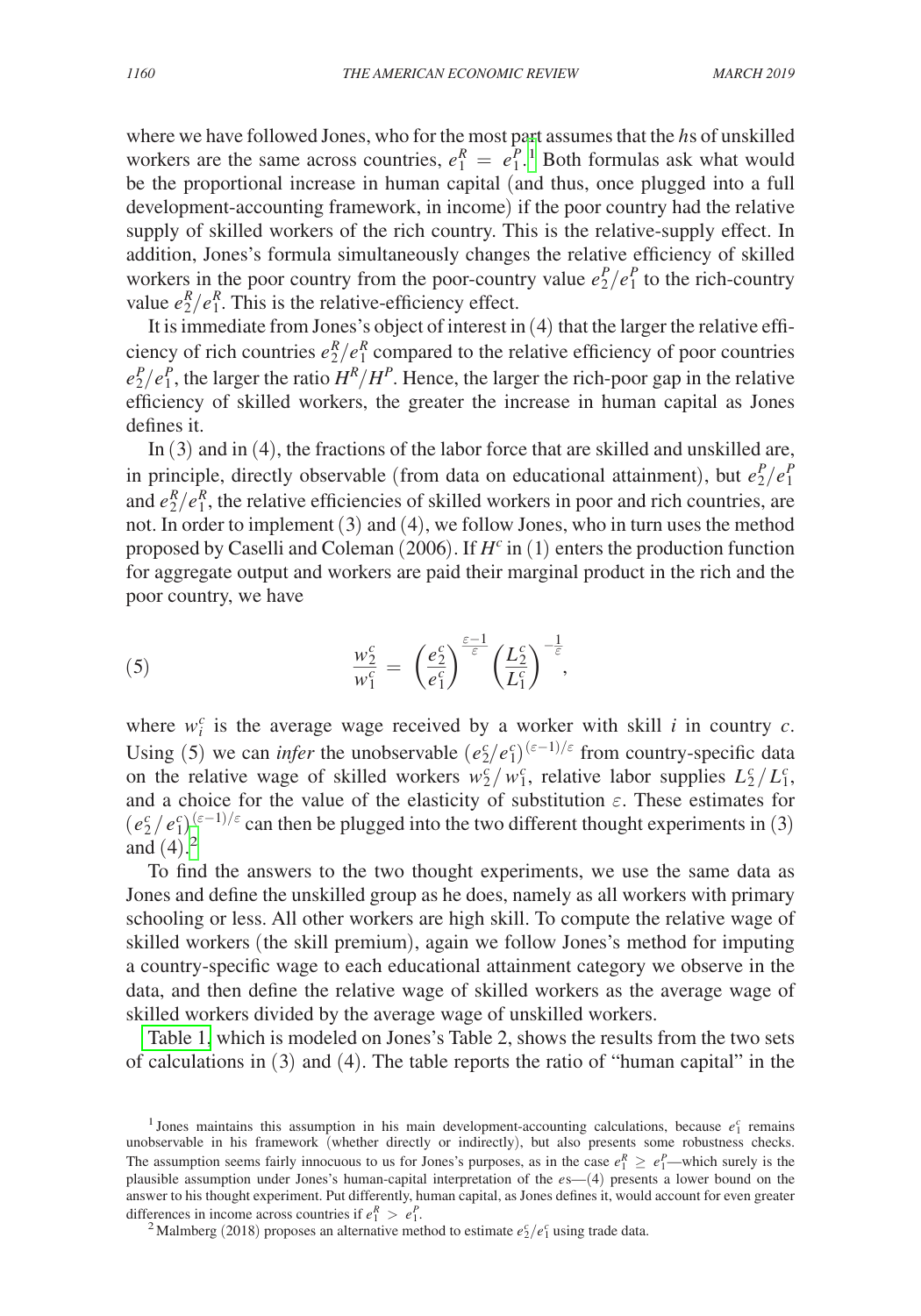|                          | Elasticity of substitution |       |      |     |     |     |  |  |
|--------------------------|----------------------------|-------|------|-----|-----|-----|--|--|
|                          |                            | 1.4   | 1.5  | 1.6 | 1.8 |     |  |  |
| $H^{85}/H^{15}$ from (3) | 0.9                        | 1.0   | 1.0  | 1.0 | 1.1 |     |  |  |
| $H^{85}/H^{15}$ from (4) | 316.8                      | -20.4 | 11.7 | 8.1 | 5.2 | 3.9 |  |  |

<span id="page-6-0"></span>Table 1—The Role of Relative Efficiency in Jones's Development Accounting

*Notes:* "Human capital" ratios between countries at the eighty-fifth and fifteenth percentiles of the income distribution using only the relative-supply effect (top row) and both the relative-supply and relative-efficiency effects (bottom row).

countries at the eighty-fifth and the fifteenth percentile of the distribution of income per worker for various values of the elasticity of substitution  $\varepsilon$ . Following Jones, we only consider values  $\varepsilon > 1$ , as values less than 1 are considered implausible in the empirical literature.<sup>[3](#page-6-1)</sup>

The first row of Table 1, which shows the results based on (3), confirms Caselli and Ciccone's result that the increase in human capital due to the relative-supply effect is bounded above by the case where different types of labor are perfect substitutes  $(\varepsilon = \infty)$ .<sup>[4](#page-6-2)</sup> It can also be seen that the relative-supply effect on human capital becomes weaker as the two types of labor become less substitutable.<sup>[5](#page-6-3)</sup> Most important for development accounting, the cross-country variation in human capital due to the relative-supply effect is always rather small: even the largest ratio is small compared to differences in income and, as Caselli and Ciccone (and several others before them) show, it implies large unexplained income differences.

The bottom row of Table 1 presents development accounting à la Jones, based on (4), and is directly comparable to the first row of his Table 2. Indeed, although we use a version with only two skill types, quantitatively our figures are remarkably close to Jones's. As in Jones's table, the lower the elasticity of substitution, the larger the ratio of rich to poor human capital as Jones defines it.

The fact that the rich-poor human capital ratios increase as the elasticity of substitution declines illustrates Jones's result that the perfect-substitution case is a lower bound on the explanatory power of human capital for cross-country income differences when human capital is defined to include both the relative-supply and the relative-efficiency effects. Indeed the large values for the rich-poor human capital ratio in the neighborhood of  $\varepsilon = 1.5$  are the basis for Jones's conclusion that one can explain *all* of the cross-country income gap with inputs alone.<sup>[6](#page-6-4)</sup>

<span id="page-6-1"></span><sup>3</sup>We use the same values of the elasticity of substitution as Jones, except that we add an extra column for

<span id="page-6-2"></span> $\varepsilon = 1.5$ , as this value of the elasticity of substitution is very close to a consensus among researchers.<br><sup>4</sup>Caselli and Ciccone show this to be true for any number of skill types and any pattern of substitutability/ complementarity among different skill types as long as the human capital aggregator is weakly concave in workers

<span id="page-6-3"></span><sup>&</sup>lt;sup>5</sup>The reason why (3) drops below unity for  $\varepsilon = 1.2$  is that in this case, assigning the relative supply of skilled and unskilled workers of rich countries to poor countries would lead to the marginal productivity of skilled workers dropping below the marginal productivity of unskilled workers in poor countries. This would not happen if skilled workers could do unskilled jobs and were as productive as unskilled workers in doing these jobs. However, our calculations assume that skilled workers are restricted to do skilled jobs for simplicity.

<span id="page-6-4"></span> $6$ While Jones's main empirical results are based on equation  $(4)$ , or its equivalent for many skill types, his main theoretical results involve a somewhat different object, denoted Λ, which he interprets as the proportional error made by traditional accountants when assuming that different skills are perfectly substitutable. In particular, his Lemma 2 gives a condition on the *e*s and the *Ls* under which this error is greater than 1 (i.e., traditional development accounting underestimates human-capital differences). This condition is also sufficient for (4) and (5)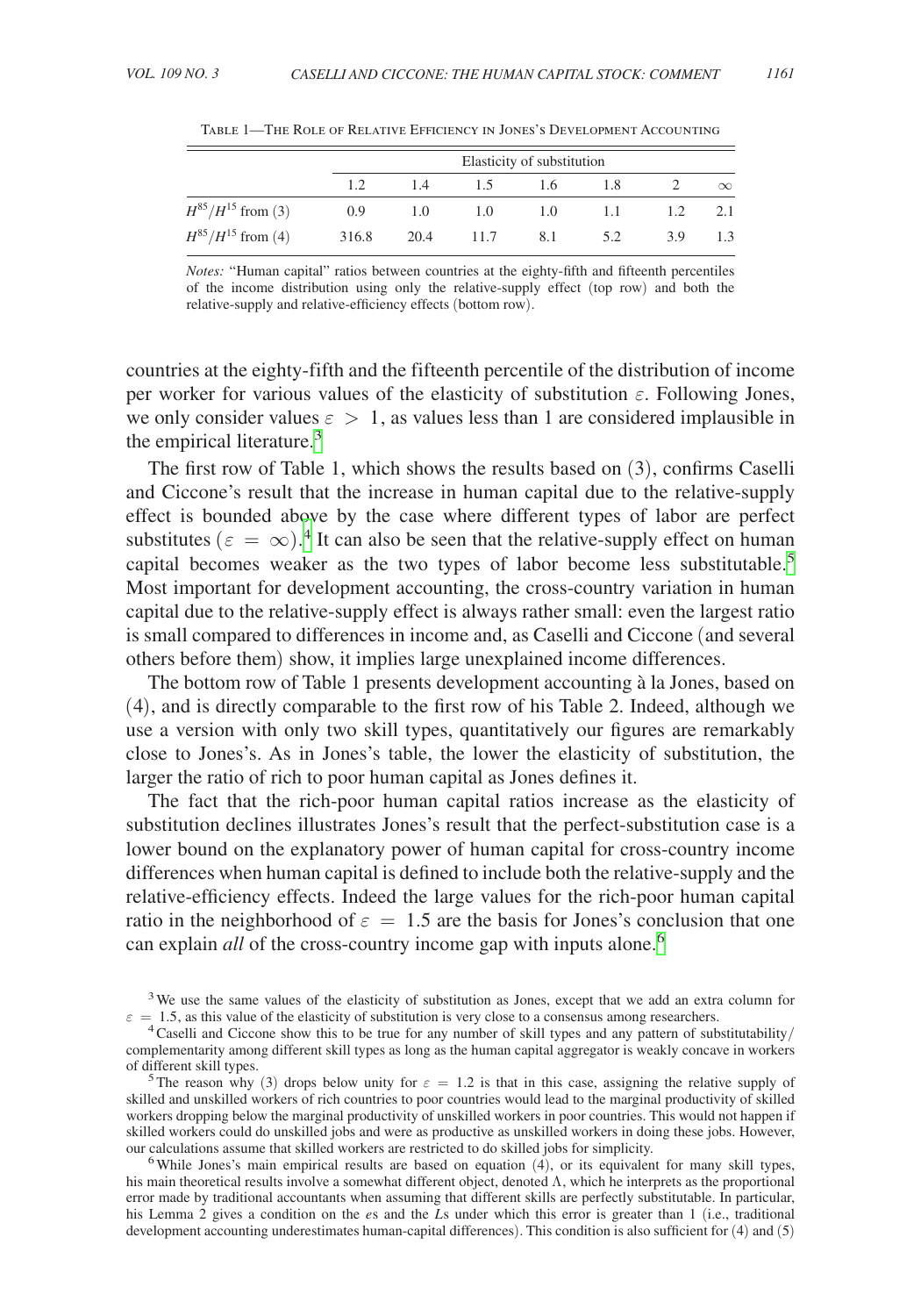# **II. Imperfect Substitution and the Relative-Efficiency Effect**

In the previous section we have seen that the less substitutable workers with different skills are deemed to be, the smaller the human-capital differences that can be attributed to differences in the relative supply of workers with different skills. Hence, Jones's emphasis on this relative-supply mechanism does not truly convey the intuition for the amplification in human-capital differences that he obtains when assuming that workers with different skills are imperfect substitutes. The purpose of this section is to provide a more accurate intuition.

We have also seen that, alongside with the relative-supply effect, Jones's thought experiment includes a relative-efficiency effect. Since the relative-supply effect implies smaller human-capital differences as the elasticity of substitution declines, it is obvious that it is the relative-efficiency effect that causes human-capital differences to increase as the elasticity of substitution declines in Jones's calculations. Hence, to understand why human-capital differences, as Jones defines them, increase when the elasticity of substitution falls, we need to ask why the relative-efficiency effect becomes more powerful at lower values of the elasticity of substitution between skilled and unskilled workers. As the empirically relevant case is where the elasticity of substitution  $\varepsilon$  is greater than unity, we will focus on lowering  $\varepsilon$  *conditional on*  $\varepsilon > 1$ .

Recall that the relative-efficiency effect is associated with the fact that we have  $e_2^P/e_1^R$  in the numerator and  $e_2^P/e_1^P$  in the denominator of Jones's human-capital increase  $H^R/H^P$  in (4). In particular, the larger the rich-poor gap in  $e_2^c/e_1^c$ , the larger the ratio  $H^R/H^P$ . Evidently, therefore, what happens is that the less substitutable are workers with different skills, the larger the gap between  $e_2^R/e_1^R$  and  $e_2^P/e_1^P$ .

Caselli and Coleman (2006) explain why the gap between  $e_2^R/e_1^R$  and  $e_2^P/e_1^P$ increases when the elasticity of substitution declines. Recall that  $e_2^c / e_1^c$  is backed out from (5) using cross-country data on relative wages and the educational-attainment distribution of the labor force. In the data,  $L_2^c/L_1^c$  is much higher in rich countries, which would imply lower relative wages for skilled workers if the (negatively sloped) relative demand function for skilled workers was the same in rich and poor countries. How much lower the implied relative wage of skilled workers in rich countries should be depends on the assumed slope of the relative demand function for skilled workers. As lower values of  $\varepsilon$  in (5) correspond to a steeper relative demand function for skilled workers, the difference between the relative wage of skilled workers in rich and in poor countries should become larger and larger as the value of  $\varepsilon$  falls. However, empirically, relative wages of skilled workers across countries are only mildly decreasing in the relative supply of skilled workers, so the gap between the actual difference in relative wages and the difference predicted

evaluated at  $\varepsilon < \infty$  to exceed (4) and (5) evaluated at  $\varepsilon = \infty$ . But it is not sufficient for (3) and (5) evaluated at  $\varepsilon < \infty$  to exceed (3) and (5) evaluated at  $\varepsilon = \infty$ . In fact we know from Caselli and Ciccone that (3) and (5) evaluated at  $\varepsilon < \infty$  is always less than (3) and (5) evaluated at  $\varepsilon = \infty$ . We point this out because the condition stated in Jones's Lemma 2 allows values of the *e*s and *L*s under which (3) and (4) are identical and this may appear to generate a contradiction between the theoretical results in Jones and in Caselli and Ciccone. The fact that Jones's question in (4) involves the relative efficiency of rich countries and that he infers this relative efficiency from the skilled wage premia in rich countries using (5) resolves this seeming contradiction.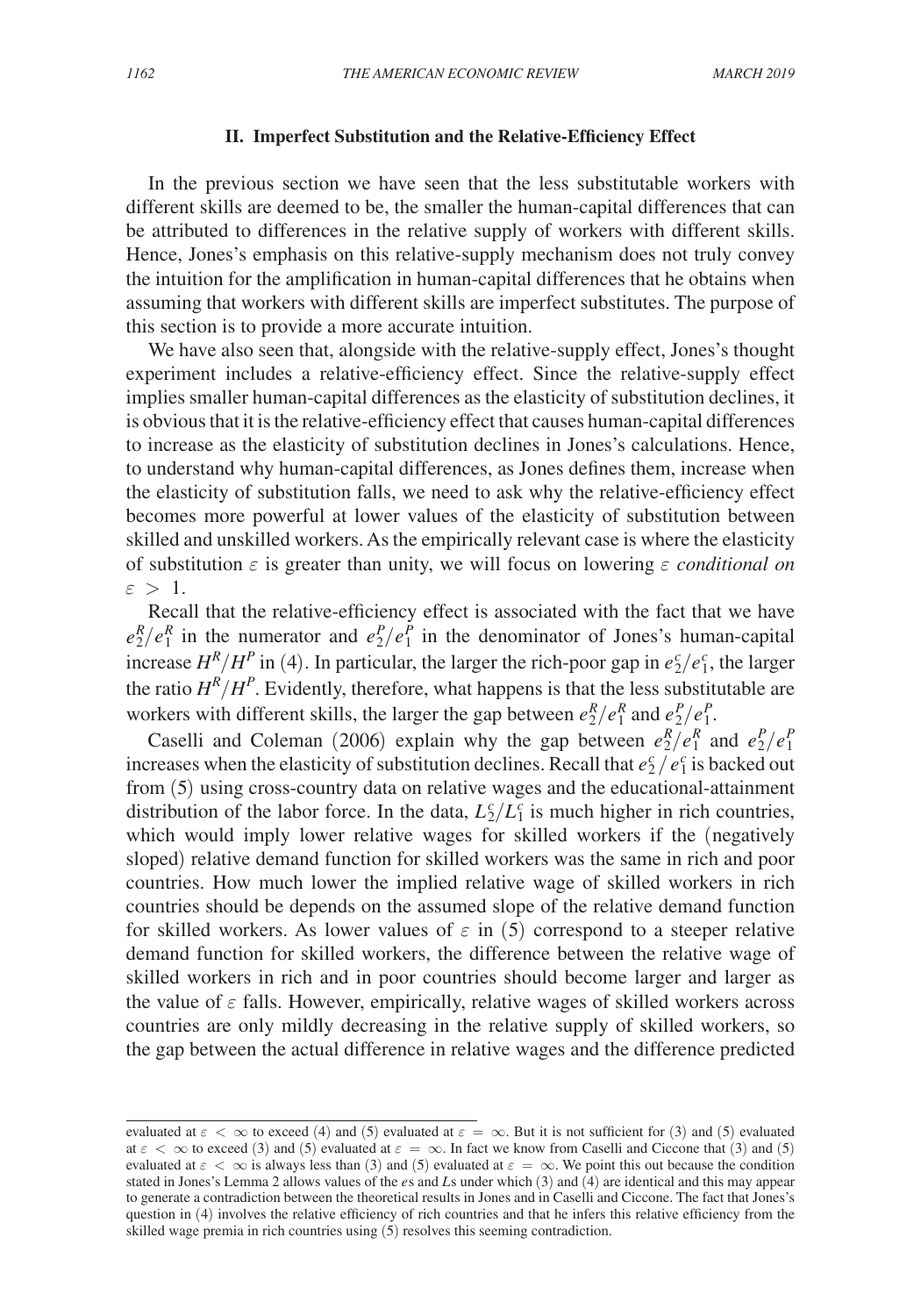under the assumption that all countries have the same relative demand function for skilled workers becomes larger and larger as  $\varepsilon$  declines.

The role of  $e_2^c/e_1^c$  in (5) is to reconcile observed relative wages with observed relative supplies of skilled workers. Clearly, then, since observed relative supplies predict lower relative wages of skilled workers in rich countries compared to poor countries when  $\varepsilon$  falls, larger differences between  $e_2^R/e_1^R$  and  $e_2^P/e_1^P$  are needed (conditional on  $\varepsilon > 1$ ) to match observed relative wages. This is why the relative-efficiency effect becomes stronger as  $\varepsilon$  declines.

The economics behind this mechanism is simple. Rich countries have a much greater relative supply of skilled workers, so, to explain why the relative wage of skilled workers is not much lower there, it must be that skilled workers deliver more relative efficiency units  $e_2^c/e_1^c$  in rich than in poor countries (again, conditional on  $\epsilon > 1$ ). The lower  $\epsilon$ , the more precipitous the predicted decline in the relative wage of skilled workers in rich compared to poor countries, and the larger the increase in the relative efficiency of skilled workers required to make sense of the relative flat empirical profile of skill premia across countries.

Summarizing, Jones's development accounting is so strikingly successful because the more imperfectly substitutable workers with different skills, the larger the cross-country differences in the relative efficiency of skilled workers required to explain the relative wage of skilled workers. And the larger the differences in the relative efficiency of skilled workers, the larger the cross-country differences in human capital, because Jones defines it to include all of the cross-country variation in relative efficiency.<sup>[7](#page-8-0)</sup>

### **III. What Does Relative Efficiency Capture?**

We have seen that Jones's thought experiment asks by how much the human capital of poor countries (and hence their income) would increase if poor countries had both the relative supply of skilled workers and the relative efficiency of skilled workers of rich countries. Relative efficiency is identified from the relative wage of skilled workers not accounted for by the relative supply of skilled workers. As Jones interprets the relative efficiency of skilled workers as their human capital, this implies that he is assuming that the human capital of skilled workers explains all of the relative wage of skilled workers that cannot be accounted for by relative supply.

The human capital of a worker is generally seen as a function of his or her personal attributes, including years of schooling, cognitive ability, experience, health, energy, ambition, integrity, etc. It is well understood that such attributes influence wages. But Jones's interpretation of relative efficiency as human capital implicitly assumes that skill premia not accounted for by skill supply reflect *solely* such attributes of workers.

However, it seems extremely implausible that attributes of workers are the sole determinant of skill premia not accounted for by skill supply. Instead, it seems very

<span id="page-8-0"></span><sup>7</sup>Throughout the paper, Jones makes virtually no mention of the role of induced estimates of relative efficiency units, which we have argued to be the real source of his result. Only toward the very end of the paper (p. 3769), Jones does mention the sensitivity of implied relative efficiencies to the elasticity of substitution, but gives no hint that this is actually the crucial driver of his results.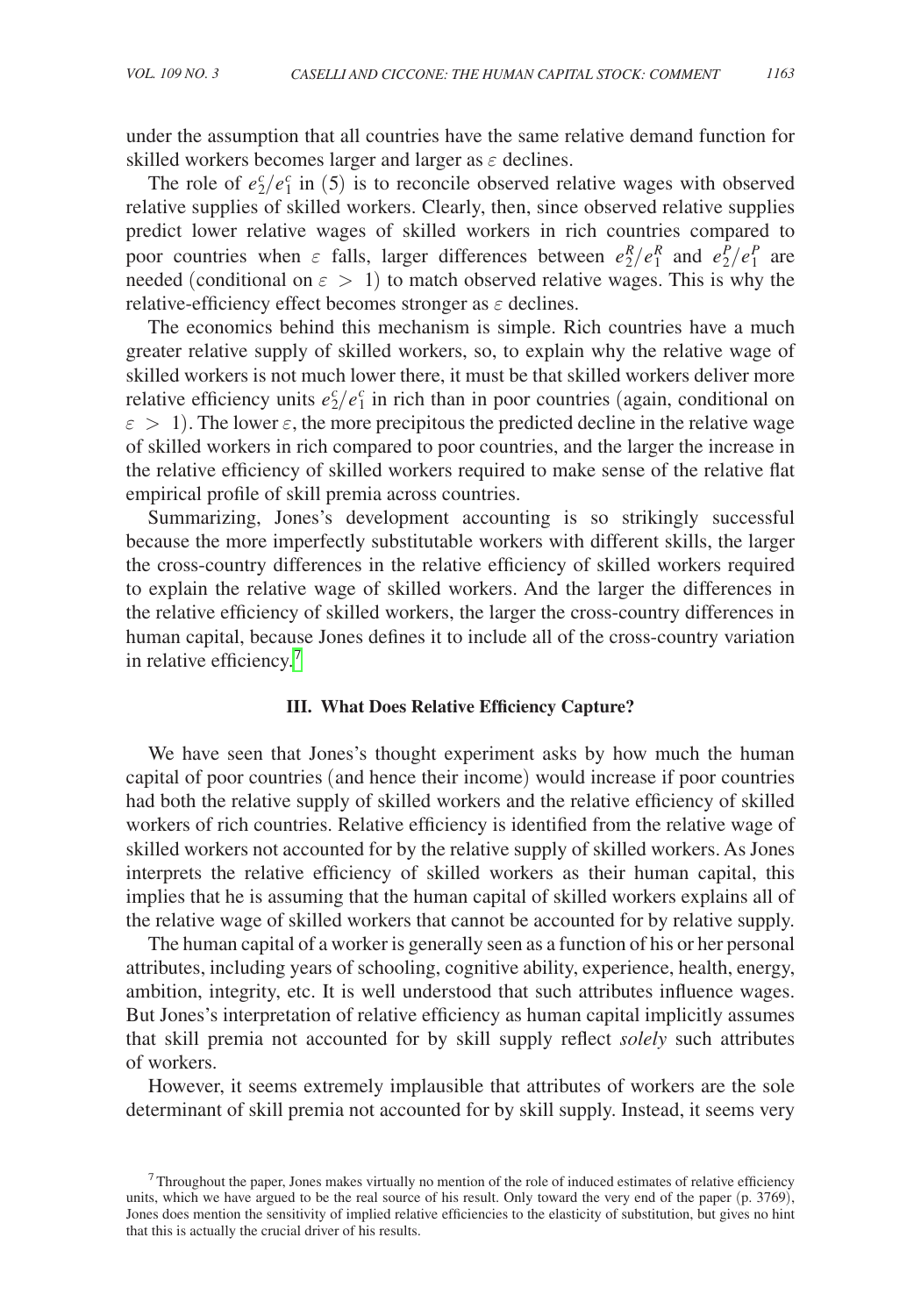likely that skill premia are also shaped by institutions, technology, organizational structures, infrastructure, the structural composition of the economy, openness to trade, social norms, and other *attributes of the environment.*

An example of an attribute of the environment that affects skill premia not accounted for by skill supply is the skill bias of technology. If rich countries use robots operated by highly skilled engineers, while poor countries use traditional assembly lines manned by low-skill workers, then rich countries will have a higher  $e_2^c/e_1^c$  even if the human capital of engineers is the same in poor and rich countries (Caselli and Coleman 2006, Caselli 2017). As Jones's approach assumes that skill premia are fully explained by the relative human capital of skilled workers and skill supply, it leaves no role for skill-biased technology. This contrasts with the evidence that the skill bias of technology plays a role for the relative wages of skilled workers conditional on their relative human capital and supply (e.g., Katz and Murphy 1992; Machin and van Reenen 1998; Autor, Katz, and Kearney 2008).

Another example of an attribute of the environment that affects skill premia is openness to international trade. As is well understood, trade openness determines the extent to which countries can specialize in production and, through the distributive effects of specialization, relative factor prices, including the relative wage of skilled workers. Trade openness also affects the relative price of capital goods, which has been found to shape skill premia due to capital-skill complementarities (Krusell et al. 2000). Finally, the skill bias of technology in a country is also determined by the trade openness of other countries through the effect of global trade openness on the incentives to develop skill-complementary technologies (Acemoglu 2003).

A third example of an attribute of the environment that affects skill premia is the quality of contract enforcement. Countries with better contract enforcement tend to specialize in the production of sectors where relationship-specific investments are more important, and these sectors are also more skill intensive (Nunn 2007). Hence, better contract enforcement results in a greater relative demand for skilled workers and higher skill premia. One could give many other examples where skill premia are affected by features of the environment.<sup>[8](#page-9-0)</sup>

If, as we argue, differences in institutions, technology, organizational structures, etc. are a contributing factor behind skill premia, then it is no longer legitimate to regard the thought experiment performed by Jones as measuring the contribution of human capital to cross-country income differences. This is because the thought experiment now involves assigning to poor countries not only the schooling and other personal attributes of workers in rich countries, but also the technology, institutions, and other features of the environment of rich countries that determine skill premia.<sup>[9](#page-9-1)</sup>

<span id="page-9-0"></span><sup>8</sup>Of course, the skill bias of technology, openness to international trade, or judicial quality, and indeed other features of the environment responsible for cross-country differences in skill premia, could be partially endogenous to human capital. But this could not possibly justify treating all of the effects of skill-biased technology, trade openness, and judicial quality on skill premia as human capital. After all, even in traditional development accounting, differences in total factor productivity could be partially endogenous to the measure of schooling used to construct human capital (e.g., Nelson and Phelps 1966), and yet to our knowledge nobody has suggested that differences in total factor productivity should be interpreted as differences in human capital.

<span id="page-9-1"></span><sup>&</sup>lt;sup>9</sup>The distinction between attributes of the worker (part of human capital) and attributes of the environment (not part of human capital) is implicit in the work of Hendricks  $(2002)$ , Schoellman (2012), and Hendricks and Schoellman (2018) among others, who have used changes in wages upon migration to distinguish between differences in total factor productivity and differences in human capital (not captured by educational attainment). Applying their style of reasoning to the present context, if we saw a worker with attainment *i* providing *ei c* efficiency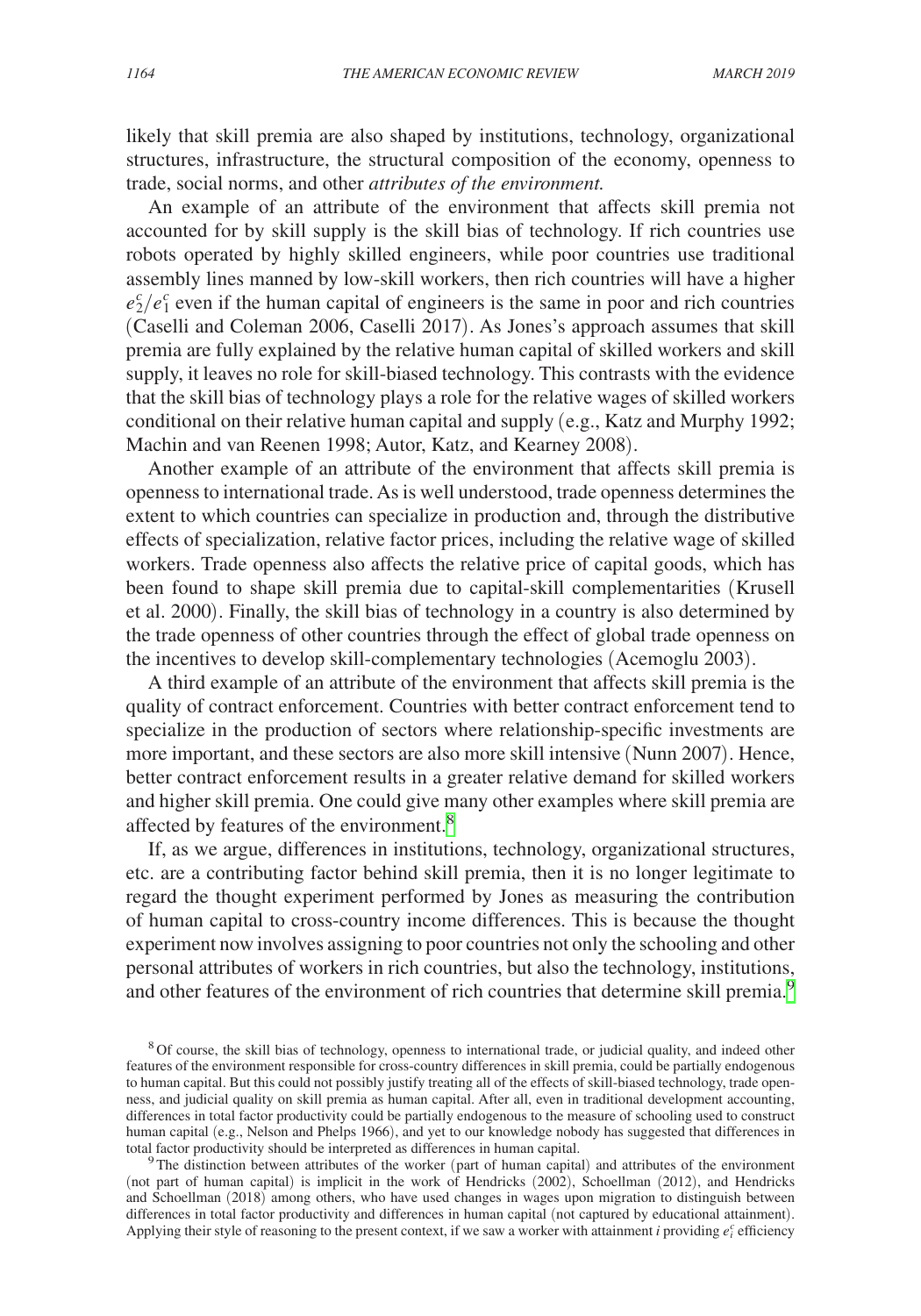Some readers may be tempted to say: "it's just a label—who cares how you call it?" But imagine a world where  $L_1^R = L_1^P$ ,  $L_2^R = L_2^P$ , and  $e_1^R = e_1^P$ , so that all variation in  $H^c$  came from differences in  $e^c$ . Imagine further that you *knew* that all differences in  $e_2^c$  came from institutions for example. Jones's development-accounting approach applied to this world would conclude that all of the variation in income across countries is explained by human capital. This conclusion feels clearly misleading.

To see how sensitive the implications for development accounting could be to the interpretation of the *e*s, it is useful to return to the results in our Table 1. We already know that the results in the second row for values of  $\varepsilon$  around 1.5 are the basis for Jones's striking success in development accounting. We also know that this success is driven by Jones's assumption that the relative efficiency of skilled workers is equal to their human capital. What if we instead take the alternative view that cross-country differences in the relative efficiency of skilled workers are driven by institutions, technology, and other features of the environment?<sup>10</sup> In this case, the counterfactual increase in human capital in poor countries is actually given by the results in the first row of Table 1, as these assume that the efficiency units of poor-country workers with different educational attainments remain unchanged in the thought experiment. These results indicate that human capital can't account for any differences in income across countries for values of  $\varepsilon$  around 1.5!

#### **IV. Relative Efficiency and Traditional Development Accounting**

It is possible to argue that development accounting with perfect substitution between different skills (traditional accounting in Jones's terminology) includes a relative-efficiency effect on human capital. But a perusal of the literature (Hall and Jones 1999, Klenow and Rodríguez-Clare 1997, Caselli 2005) suggests to us that, to the extent that a relative-efficiency effect on human capital was included, this inclusion was accidental. The likely reason for the accidental inclusion of the relative-efficiency effect is that, under perfect substitution, it is inconsequential quantitatively. This is because under perfect substitution, the relative efficiency of skilled workers is given by the relative wage of skilled workers, as (5) reduces to  $w_2^c/w_1^c = e_2^c/e_1^c$ , and relative wages of skilled workers do not vary much between rich and poor countries. As a result, it doesn't matter much quantitatively whether development accounting is done with or without a relative-efficiency effect on human capital. An example of this can be seen in our Table 1, where with  $\varepsilon = \infty$ human capital ratios are small compared to cross-country income differences,

units in country *c*, and then suddenly providing  $e_i^c$  units upon moving to country *c'*, we would conclude that it is the environment of country c' that has increased the efficiency units provided by this worker, and not that this worker's human capital has increased. This is another way to see that it is inappropriate to assume that all differences in *h* must be interpreted as differences in human capital, as Jones implicitly does.<br><sup>10</sup>This alternative view allows for skill premia to also reflect the human capital of skilled workers (and is

<span id="page-10-0"></span>therefore less extreme than Jones's implicit assumption that the environment plays no role at all for skill premia, as these are solely determined by the human capital of skilled workers). But the human capital of skilled workers is taken to be the same across countries. Formally, suppose that relative efficiency can be written as  $e_2^c/e_1^c = (b_2^c/b_1^c)(s_2^c/s_1^c)$  where  $b_2^c/b_1^c$  captures the relative efficiency of skilled workers due to attributes of the environment and  $s_2^c/s_1^c$  captures the relative efficiency of skilled workers due to human capital. Jones's implicit assumption (and the assumption in the second row of Table 1) is that  $b_2^c/b_1^c = 1$ . The assumption in the first row of Table 1 is that  $s_2^c / s_1^c = s_2 / s_1$ .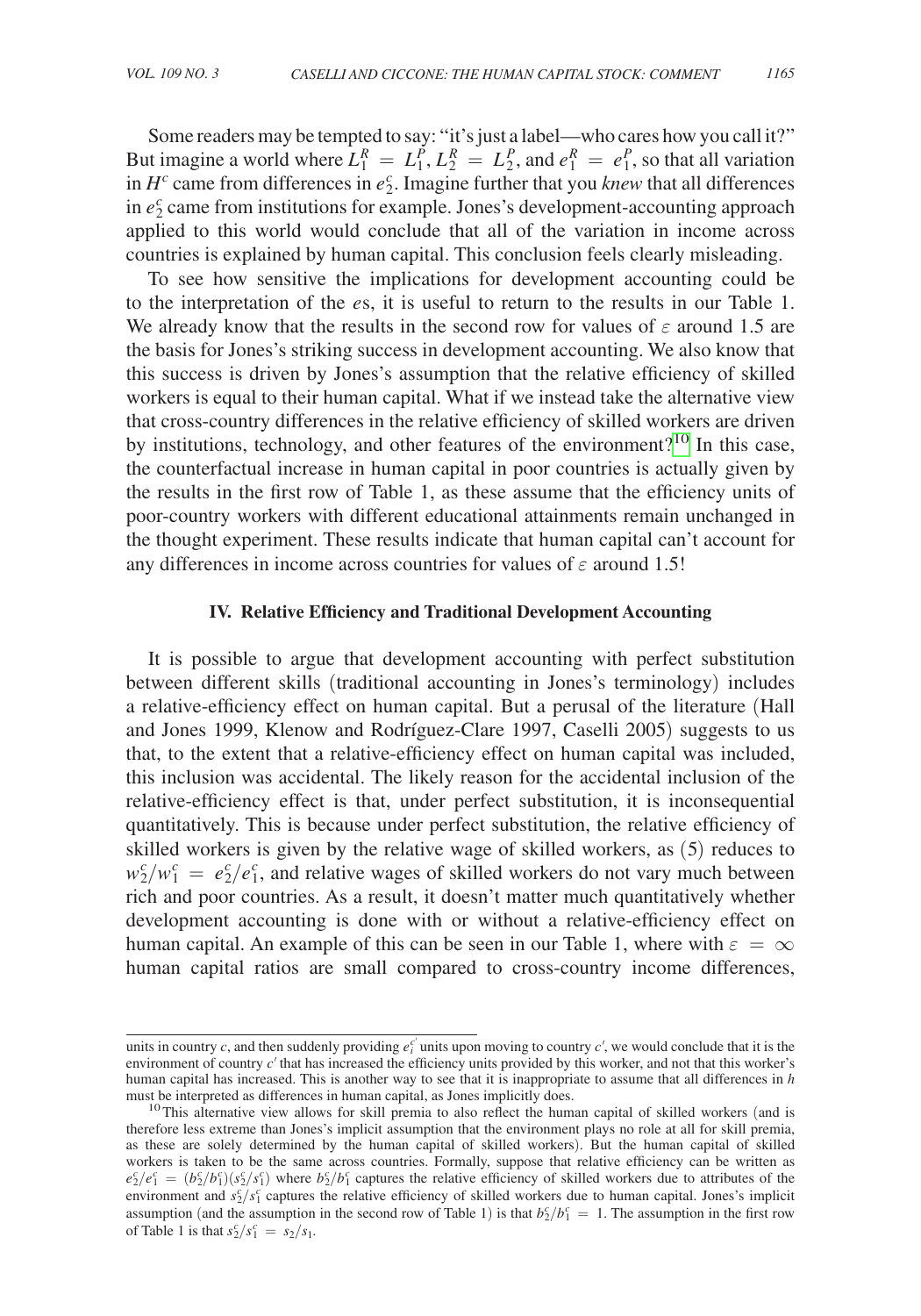whether attainment levels in rich countries are aggregated using the skill premia in poor countries (in the first row) or in rich countries (in the second row).<sup>[11](#page-11-0)</sup>

It is only once one moves away from perfect substitution among workers with different skills, of course, that the data start indicating substantial differences in the relative efficiency of skilled workers across countries, for the reasons explained by Caselli and Coleman (2006) and summarized above. This is why with imperfect substitution it becomes important to take a stand on the extent to which relative efficiency captures human capital and the extent to which relative efficiency captures institutions, technology, and other features of the environment. Indeed, both Caselli and Coleman (2006) and Caselli and Ciccone (2013), who, like Jones, consider development accounting under imperfect substitution, recognized this challenge, and decided that it would be inappropriate to ascribe the relative efficiency effect to human capital without further evidence.<sup>[12](#page-11-1)</sup>

These observations also help explain why, in Section I, when considering development accounting under imperfect substitution, we have found it useful to slightly recast the development-accounting question. Development accounting is usually conceptualized as an exercise in variance (or interpercentile range) decomposition, i.e., as asking how much of the variation in income across countries is accounted for by variation in inputs. One implication of the discussion so far is that this question becomes impossible to answer when inputs are non-separable bundles of input quantities and terms that are potentially attributable to institutions, technology, or other features of the environment (such as  $e_1^c$  and  $e_2^c$  in (1)). However, it is still possible to answer a slightly modified formulation of the development-accounting question: by how much would income increase in poor countries if the quantities of certain inputs increased to rich-country values? For example, equation (3) does not aim to measure human capital, or compare human capital across countries, as in the standard conceptualization of the development-accounting question. Instead, it asks about the impact on income of changing the educational attainment of the labor force, holding constant both the human capital associated with different educational achievements and the institutional and technological determinants of the productivity of different groups. While this way of framing the question is different from the usual one, we see it as entirely in line with the scientific and policy motivations that led to this literature to begin with.

<span id="page-11-0"></span> $11$  Indeed, the table tells us that under perfect substitution the relative-efficiency effect on human capital goes in the direction of *reducing*, rather than amplifying, rich-poor human capital ratios. This is because educational wage premia are (mildly) lower in rich countries, and this implies, under perfect substitution, that the relative efficiency of workers with higher educational attainment is higher in poor countries: a paradoxical implication that underscores our point about the accidental nature of the inclusion of the relative-efficiency effect on human capital in traditional

<span id="page-11-1"></span> $12$  Caselli and Coleman (2006) discuss the possible human-capital interpretation of the relative-efficiency term but find an interpretation based on skilled-biased technology more plausible. Caselli and Ciccone (2013) acknowledge that we cannot say how much of the relative-efficiency differences are due to human capital or to features of the environment. From this, they conclude that, with the current knowledge, development accounting with imperfect substitution cannot really hope to measure human capital differences. Thus, they settle on the more modest goal of measuring only those differences in human capital that are induced by differences in years of schooling.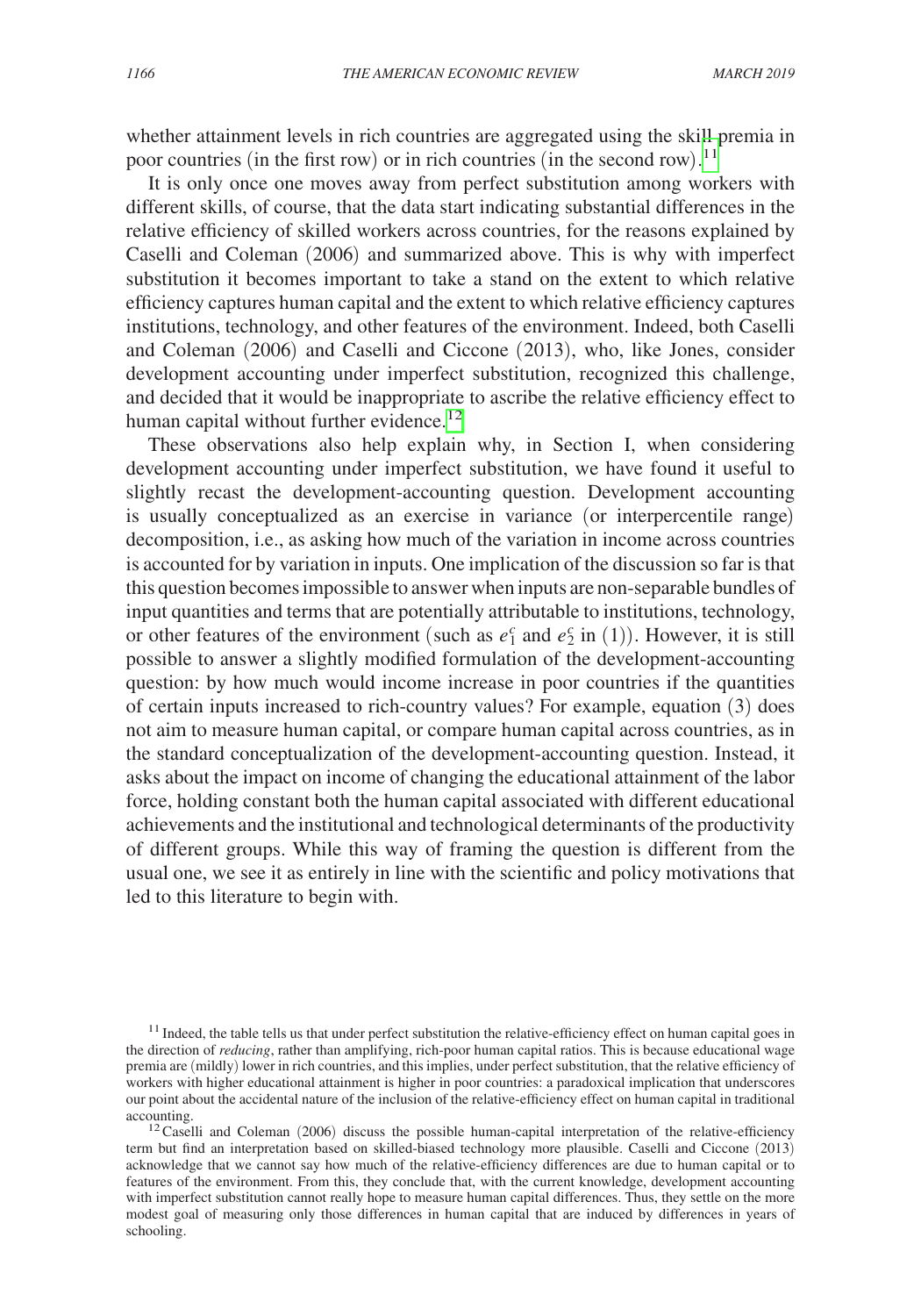# **V. An Implication of Treating Relative Efficiency as Human Capital**

In the previous section we argued that Jones's conclusion that inputs into production have the potential to explain the entirety of cross-country differences in income is a consequence of his identification of the relative efficiency of skilled workers with these workers' human capital. We now point out an implication of this assumption which, we argue, seems prima facie at odds with the patterns of international labor migration. In particular, we perform some basic calculations to bring out the order of magnitude of wage gains or losses for skilled workers moving from a rich to a poor country.

Consider an aggregate production function, as in Jones's quantitative work, of the form

(6) 
$$
Y^c = A^c(K^c)^{\alpha} (H^c)^{1-\alpha},
$$

where  $Y^c$  denotes output per worker,  $K^c$  denotes physical capital per worker,  $A^c$ denotes total factor productivity, and  $\alpha$  the elasticity of output with respect to physical capital. Here,  $H^c$  continues to be defined as in  $(1)$ . In particular, this means that there is one type of skilled labor only. In the Appendix, we extend our approach to the case of an arbitrary number of skilled-labor types and any pattern of substitutability/complementarity among different skilled-labor types.

Given  $(6)$ , we compute gains from skilled-labor migration in two different ways. First, assuming that the relative efficiency of skilled workers solely reflects their human capital, as Jones does. Second, assuming that cross-country differences in the relative efficiency of skilled workers are solely driven by institutions, technology, and other features of the environment.<sup>[13](#page-12-0)</sup> Wage gains or losses will turn out to be very different under these two interpretations, because the skilled worker would take her human capital with her, but would have to adopt the destination country's environment.

Suppose that workers are paid their marginal product in the rich as well as the poor country. If a skilled worker moves from a rich country to a poor country, and *e* is an attribute of the worker, then the wage in the destination country relative to the wage in the country of origin is

(7) 
$$
\frac{w_{2}^{P}(e_{2}^{R})}{w_{2}^{R}(e_{2}^{R})} = \frac{Y^{P}}{Y^{R}} \frac{\left[1 + \left(\frac{e_{2}^{R}}{e_{1}^{R}} \frac{L_{2}^{R}}{L_{1}^{R}}\right)^{\frac{\varepsilon-1}{\varepsilon}}\right] \left(\frac{e_{2}^{R}}{e_{1}^{R}} \frac{L_{2}^{R}}{L_{1}^{R}}\right)^{\frac{1}{\varepsilon}}}{\left[1 + \left(\frac{e_{2}^{P}}{e_{1}^{P}} \frac{L_{2}^{P}}{L_{1}^{P}}\right)^{\frac{\varepsilon-1}{\varepsilon}}\right] \left(\frac{e_{2}^{P}}{e_{1}^{P}} \frac{L_{2}^{P}}{L_{1}^{P}}\right)^{\frac{1}{\varepsilon}} \frac{L_{1}^{R}}{L_{1}^{R}}},
$$

where  $w_2^c(e)$  is the wage received in country *c* by a skilled worker with human capital *e*. We continue to assume, as Jones does in his main quantitative work, that  $e_1^P = e_1^R$ .<sup>[14](#page-12-1)</sup>

<span id="page-12-0"></span> $13$  As already mentioned, this interpretation allows for skill premia to also reflect the human capital of skilled workers. See footnote 10.

<span id="page-12-1"></span>workers. See footnote 10. If  $e_1^R \ge e_1^P$  innocuous for our purposes, as it can readily be shown that if  $e_1^R \ge e_1^P$  which is the plausible assumption under the human capital interpretation of *e*—our expression in (7) is a lower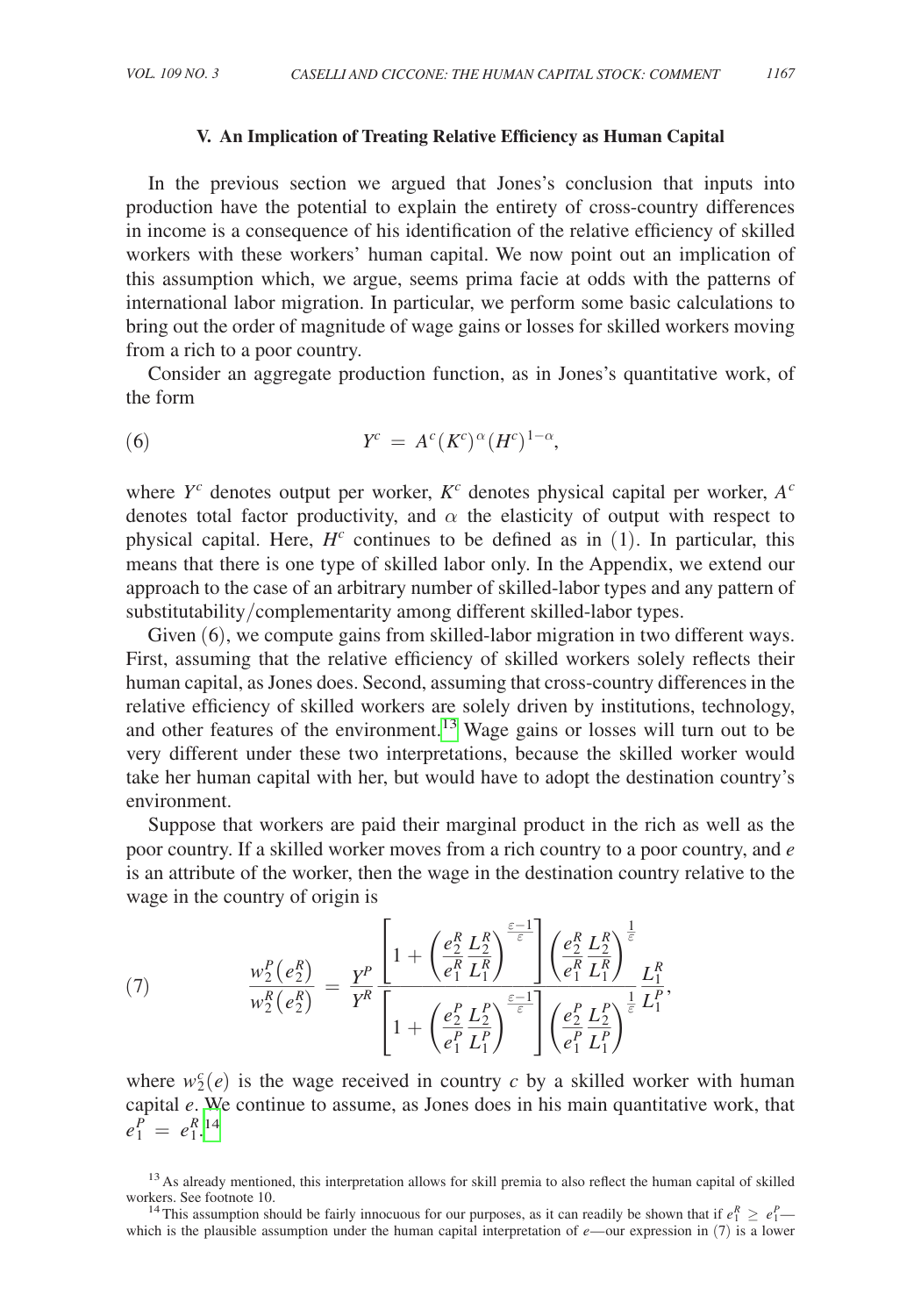If, instead, we treat cross-country differences in the relative efficiency of skilled workers as an attribute of the environment, then the wage in the destination country relative to the wage in the country of origin for a rich-country skilled worker migrating to a poor country is

(8) 
$$
\frac{w_{2}^{P}(e_{2}^{R})}{w_{2}^{R}(e_{2}^{R})} = \frac{Y^{P}}{Y^{R}} \frac{\left[1 + \left(\frac{e_{2}^{R}}{e_{1}^{R}} \frac{L_{1}^{R}}{L_{1}^{R}}\right)^{\frac{\varepsilon-1}{\varepsilon}}\right] \left(\frac{e_{2}^{R}}{e_{1}^{R}} \frac{L_{1}^{R}}{L_{1}^{R}}\right)^{\frac{1}{\varepsilon}}}{\left[1 + \left(\frac{e_{2}^{P}}{e_{1}^{P}} \frac{L_{2}^{P}}{L_{1}^{R}}\right)^{\frac{\varepsilon-1}{\varepsilon}}\right] \left(\frac{e_{2}^{P}}{e_{1}^{P}} \frac{L_{2}^{P}}{L_{1}^{P}}\right)^{\frac{1}{\varepsilon}} \frac{L_{1}^{R}}{L_{1}^{R}} \frac{e_{2}^{P}}{e_{2}^{R}}},
$$

which differs from the case where the *e*s are attributes of the worker by the last term,  $e_2^P/e_2^R$ .<sup>[15](#page-13-0)</sup>

In order to quantify the wage gains or losses of skilled-worker migration from rich to poor countries implied by (7) and (8), we need relative GDP per worker  $Y^P/Y^R$ ; the fraction of the labor force that are skilled and unskilled in the poor and in the rich country; relative within-country efficiencies  $e_2^c/e_1^c$ ; and (for (8) only) relative between-country skilled labor efficiencies  $e_2^P/e_2^R$ . Relative GDPs are readily available in the Jones dataset, and everything else has already been estimated above.

[Table 2](#page-14-0) reports the wage in the destination country relative to the wage in the country of origin for a skilled worker migrating from a rich to a poor country calculated using (7) and (8) for different values of the elasticity of substitution. The top row shows results using (8), which assumes that cross-country differences in the relative efficiency of skilled workers are solely driven by institutions, technology, and other features of the environment. We see that there is a considerable wage loss and hence little incentive for skilled workers to move from rich to poor countries.<sup>16</sup> The bottom row shows results using (7), which assumes that the relative efficiency of skilled workers solely reflects attributes of the workers. The wage gains for rich-country skilled workers who move to poor countries are now large for virtually any plausible elasticity of substitution. And note that these are just the wage gains from moving from the eighty-fifth percentile of the income distribution (Israel) to the fifteenth (Kenya). The wage gains from moving from the United States to Kenya are even bigger. Given these large gains, we would expect to observe significant rich-to-poor migration of skilled workers. That skilled labor flows almost exclusively from poor to rich countries seems evidence against interpreting *e* as an attribute of workers.

In the Appendix, we extend our argument to the case of an arbitrary number of skilled-labor types and any pattern of substitutability/complementarity among different skilled-labor types. Using reasoning analogous to the case with one type of skilled labor above, we show that the wage gains in Table 2 can be reinterpreted as

<span id="page-13-0"></span>

bound on the wage gain for a skilled rich-country worker moving to the poor country.<br><sup>15</sup>These calculations abstract from any adjustment costs or lack of transferability of skills across countries. However the magnitudes of the wage gains under  $(7)$  are such that it is hard to see how such costs would negate the gains from migration.

<span id="page-13-1"></span><sup>&</sup>lt;sup>16</sup>Using the formula for  $e_2/e_1$  in terms of the relative wage and the relative labor supplies shows that the estimated gains are independent of the choice of  $\varepsilon$ .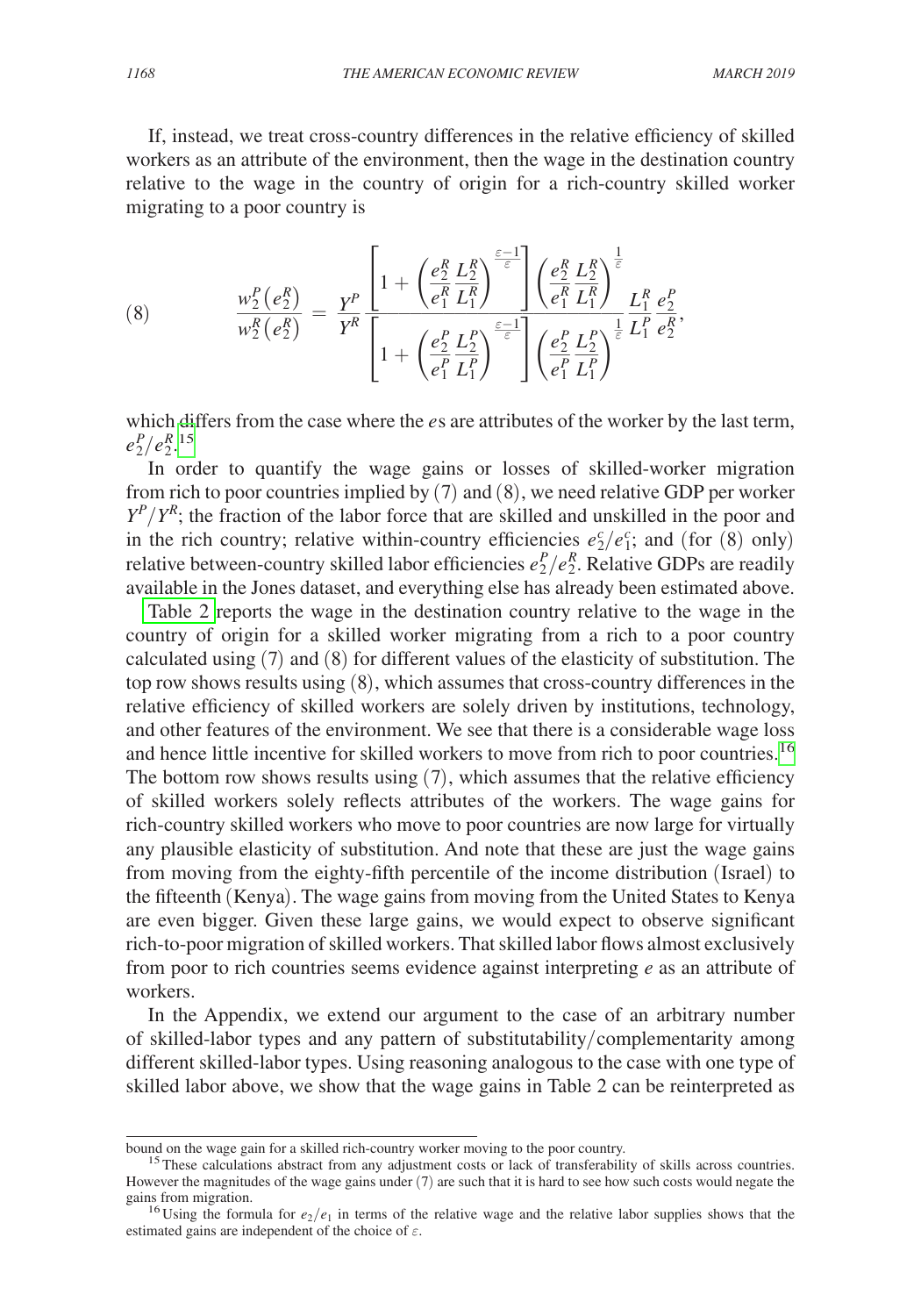<span id="page-14-0"></span>

|                 |           | Elasticity of substitution |       |      |      |      |          |  |
|-----------------|-----------|----------------------------|-------|------|------|------|----------|--|
|                 | 1.2       | 1.4                        | 1.5   | 1.6  | 1.8  |      | $\infty$ |  |
| Gain from $(8)$ | 0.14      | 0.14                       | 0.14  | 0.14 | 0.14 | 0.14 | 0.14     |  |
| Gain from (7)   | 23,659.21 | 42.80                      | 12.10 | 5.21 | 1.82 | 0.97 | 0.08     |  |

Table 2—The Gains from Skilled Migration to Poor Countries

*Notes:* Wage gain or loss for skilled workers moving from the country at eighty-fifth to the country at fifteenth percentile of the income distribution when *h* is an attribute of the environment (top row) and when it is an attribute of the workers (bottom row).

wage gains for a representative group of skilled-labor types moving from the rich to the poor country. Of course, this implies that there must be at least one skilled-labor type that would reap at least the wage gain in Table 2 by moving individually from the rich to the poor country, no matter how many skill types there are and what the pattern of substitutability/complementarity among different skilled-labor types may be. This appears inconsistent with all types of skilled labor flowing almost exclusively from poor to rich countries.

## **VI. Conclusions**

Let's agree that the treatment of human capital in development accounting should be based on an assumption of imperfect substitution between workers with different educational attainment, as advocated by Caselli and Coleman (2006), Caselli and Ciccone (2013), and Jones (2014). In this case, the cross-country data on educational wage premia imply that the relative efficiency of more educated workers is higher in rich countries than in poor countries for plausible values for the elasticity of substitution between workers with different educational attainment. What does this imply for the contribution of human capital to cross-country income differences?

We have shown that this depends on how we interpret the relative efficiency of skilled workers. If we interpret relative efficiency as solely reflecting attributes of workers, and thus human capital, then development accounting with imperfect substitution implies that human capital plays a larger role than in "traditional" development accounting, as claimed by Jones. If, however, we interpret cross-country differences in the relative efficiency of skilled workers as reflecting the institutions, technology, organizational structures, infrastructure, social norms, etc. of countries, then the role of human capital is *even smaller* under imperfect substitution than in the perfect substitution case: the opposite of Jones's result. Hence, our exercise underscores why the definition of human capital in development accounting has profound implications for development policies.

Only further research on the determinants of the high relative efficiency of skilled workers in rich countries can clarify the nature of the observed differences in relative efficiency across countries. Meanwhile, the virtual absence of skilled migration from rich to poor countries appears to be a challenge to the view that skilled efficiency units are (portable) human capital.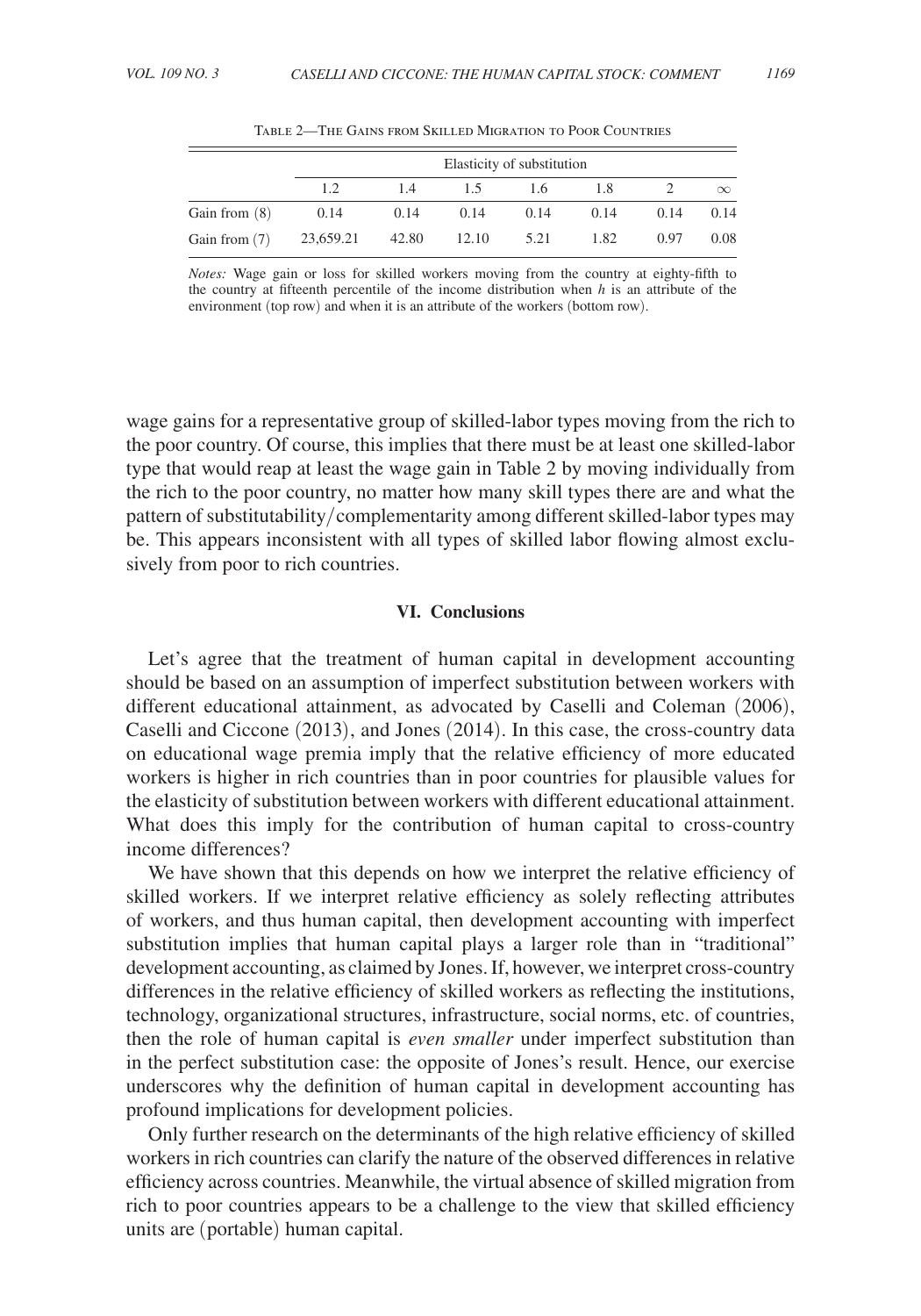### **APPENDIX**

# A. *Many Skill Types*

In this Appendix, we show how the logic of Sections I and V extends to the case where there are many different types of skilled workers.

Jones's generalized labor aggregator is

(A1)  
\n
$$
H^{c} = \left[ (H_{1}^{c})^{\frac{\varepsilon-1}{\varepsilon}} + (Z^{c})^{\frac{\varepsilon-1}{\varepsilon}} \right]^{\frac{\varepsilon}{\varepsilon-1}},
$$
\n
$$
H_{1}^{c} = e_{1}^{c} L_{1}^{c},
$$
\n
$$
Z^{c} = Z(e_{2} L_{2}, \ldots, e_{N} L_{N}),
$$

where  $L_1$  is the fraction of the labor force that is unskilled (workers who completed primary schooling or less), and  $L_2, \ldots, L_N$  denote the fractions of skilled workers of different types (some secondary, completed secondary, etc.). The *e*s are the corresponding efficiency units. The function *Z* is assumed to have positive first derivatives, and to be concave and linearly homogeneous.

In Section I, we considered the experiments of changing a poor country's *L*s to the levels of a rich country, with and without a simultaneous analogous change in the *e*s. To address these experiments in the multi-type framework, consider a generic change of  $H_1^c$  and *Z* to new values  $\hat{H}_1^c$  and  $\hat{Z}$  (this could be due to a change in the *Ls* only or in both the *Ls* and the *es*). The corresponding new level of  $H^c$  is  $\hat{H}^c$ . Clearly we can write

(A2) 
$$
\frac{\hat{H}^c}{H^c} = \left[ \frac{\left(\frac{\hat{H}_1^c}{H_1^c}\right)^{\frac{\varepsilon-1}{\varepsilon}} + \left(\frac{\hat{Z}^c}{H_1^c}\right)^{\frac{\varepsilon-1}{\varepsilon}}}{1 + \left(\frac{Z^c}{H_1^c}\right)^{\frac{\varepsilon-1}{\varepsilon}}} \right]^{\frac{\varepsilon}{\varepsilon-1}}
$$

$$
= \left[\frac{\left(\frac{\hat{H}_{1}^{c}}{H_{1}^{c}}\right)^{\frac{\varepsilon-1}{\varepsilon}} + \left(\frac{\hat{Z}^{c}}{Z^{c}}\right)^{\frac{\varepsilon-1}{\varepsilon}}\!\!\!\left(\frac{Z^{c}}{H_{1}^{c}}\right)^{\frac{\varepsilon-1}{\varepsilon}}}{1+\left(\frac{Z^{c}}{H_{1}^{c}}\right)^{\frac{\varepsilon-1}{\varepsilon}}}\right]^{\frac{\varepsilon}{\varepsilon-1}} .
$$

From this equation we see that, given a value of  $\varepsilon$ , we can compute the change in  $H^c$  associated with known percentage changes in  $H_1^c$  and *Z* if we can calibrate the quantity  $(Z^c/H_1^c)^{(\varepsilon-1)/\varepsilon}$ .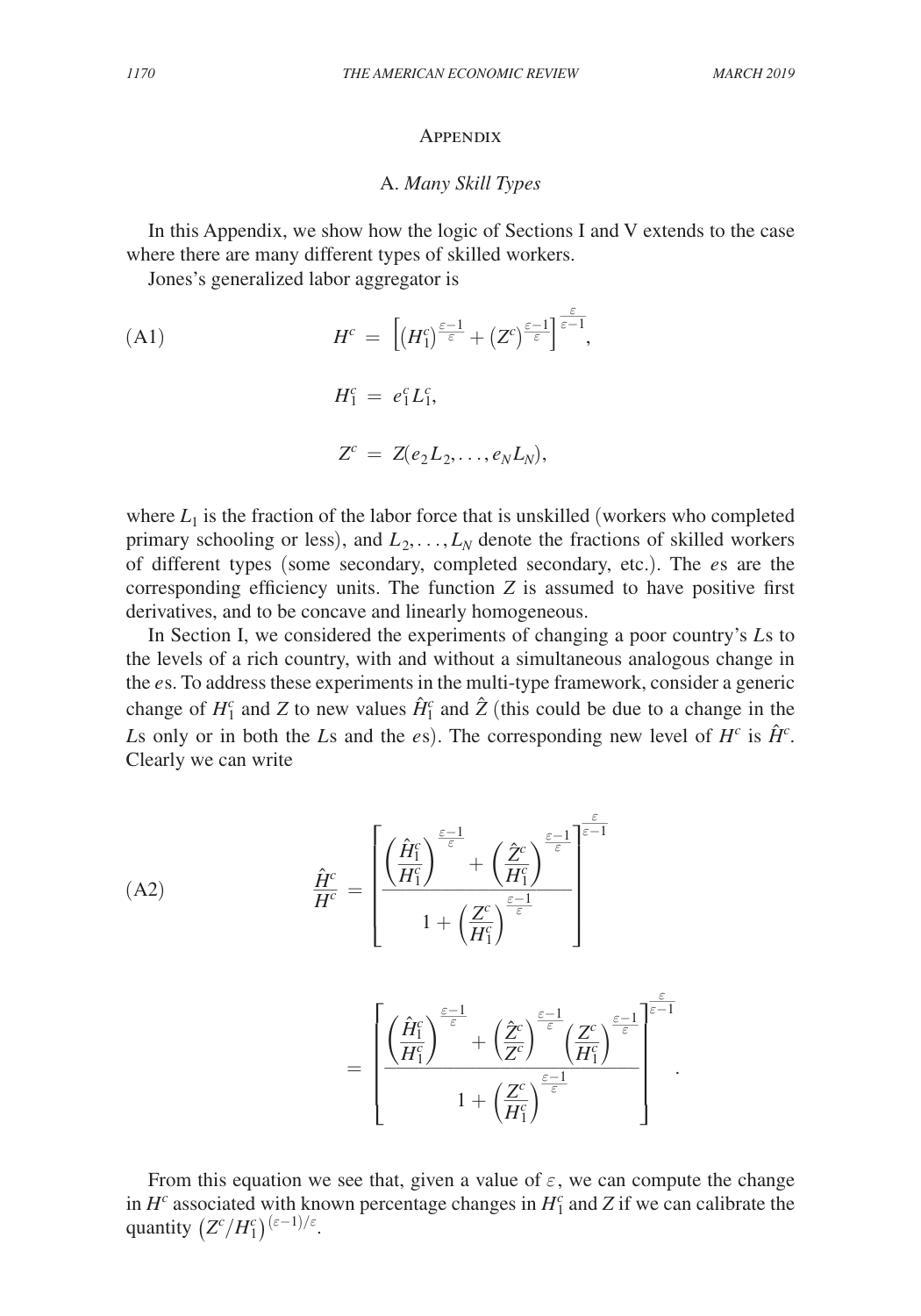It is possible to do this using relative wage data. In particular, we can still define the skill premium as the average wage earned by skilled workers (workers with attainment 2,  $3, \ldots, N$  divided by the average wage of unskilled workers. The average wage of skilled workers, which we denote  $w_Z$ , is

$$
w_Z = F_H H_Z \sum_{i=2}^N Z_i^c e_i^c l_i^c = F_H H_Z \frac{Z^c}{\sum_{j=2}^N L_j^c},
$$

where  $l_i^c = L_i^c / \sum_{j=2}^N L_j^c$  is the fraction of skilled workers of type  $i = 2, ..., N$ ;  $F_Z^c$  is the derivative of the aggregate production function with respect to  $H_c^c$ ;  $H_Z^c$  is the derivative of  $H^c$  with respect to  $Z$ ;  $Z_i^c$  is the derivative of  $Z$  with respect to  $e_i L_i$ ; and all derivatives are evaluated at country *c* quantities. The first equality follows from the assumption that workers of type *i* will be paid their marginal productivity, and the second equality follows from homogeneity of degree 1 of *Z*.

Using the functional form in (A1) the skill premium then is

$$
\frac{w_Z}{w_1} = \left(\frac{Z^c}{e_1 L_1}\right)^{-\frac{1}{\varepsilon}} \frac{Z^c}{\sum_{j=2}^N L_j} \frac{1}{e_1},
$$

which can be inverted to yield

$$
\left(\frac{Z^c}{H_1^c}\right)^{\frac{\varepsilon-1}{\varepsilon}} = \frac{w_Z}{w_1} \frac{\sum_{j=2}^N L_j}{L_1}.
$$

Now we can return to (A2). In the first of our thought experiments of Section I we change only the *Ls*, so  $\hat{H}^c_1/H^c_1 = L^R_1/L^P_1$ . As for the change in *Z*, Caselli and Ciccone (2013) show that

We change only the LS, so 
$$
H_1/H_1 = L_1/L_1
$$
. As for  
\nCiccone (2013) show that\n
$$
\frac{\hat{Z}^c}{Z^c} \le \sum_{i=2}^N \frac{L_i w_i}{\sum_{j=2}^N L_j w_j} \frac{\hat{L}_i}{L_j}.
$$

Putting all of the above together, we can obtain an *upper bound* for the change in *H<sup>c</sup>* when only the *L*s change:

when only the *L*s change:  
\n(A3) 
$$
\frac{H^R}{H^P}\Big|_{CC} = \left[ \frac{w_1^P L_1^P}{\sum_{i=1}^N w_i^P L_i^P} \left( \frac{L_1^R}{L_1^P} \right)^{\frac{\varepsilon-1}{\varepsilon}} + \frac{\sum_{i=2}^N w_i^P L_i^P}{\sum_{i=1}^N w_i^P L_i^P} \left( \sum_{i=2}^N \frac{w_i^P L_i^P}{\sum_{j=2}^N w_j^P L_j^P} \frac{L_i^R}{L_i^P} \right)^{\frac{\varepsilon-1}{\varepsilon}} \right]^{\frac{\varepsilon}{\varepsilon-1}}.
$$

Since this expression only contains relative wages, it can be computed using the methods and data described in Section I. It is also worth mentioning that in the two skill type case  $(Z^c = e_2^c L_2^c)$  this expression is exact (and not an upper bound) and reduces to equation (3).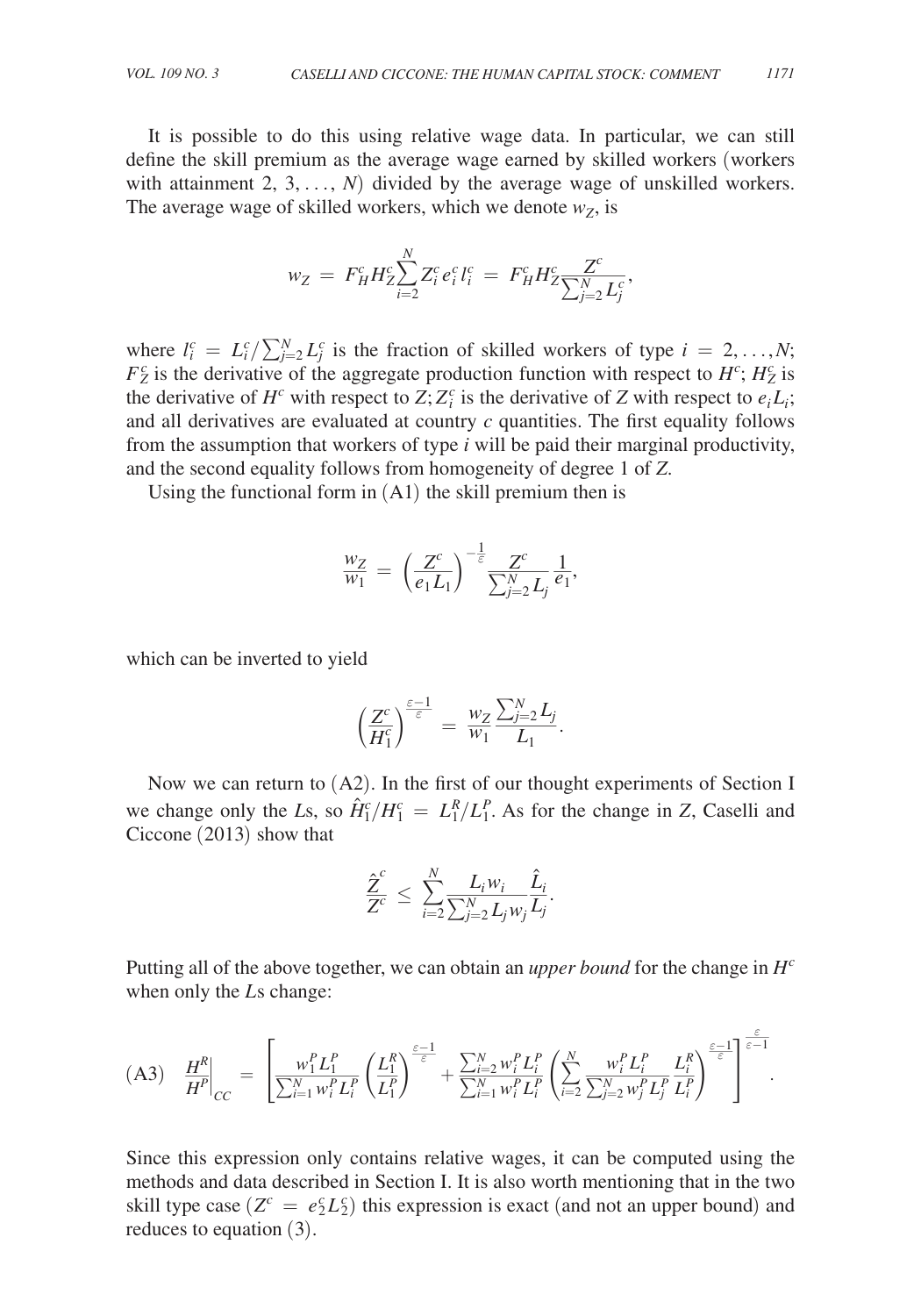.

For the thought experiment where both the *e*s and the *L*s change simultaneously, we can obviously use Jones's result. In particular, his equation (6) is

(A4) 
$$
\frac{H^R}{H^P}\Big|_{Jones} = \frac{e_1^R}{e_1^P} \left(\frac{L_1^R}{L_1^P}\right)^{\frac{1}{\varepsilon-1}} \left(\frac{\sum_{i=1}^N \frac{w_i^R}{w_1^R} L_i^R}{\sum_{i=1}^N \frac{w_i^P}{w_1^P} L_i^P}\right)
$$

This can also be implemented with the data and methods developed so far, together with Jones's assumption that  $e_1^R = e_1^P$  (and the expression can be treated as a lower bound if  $e_1^R > e_1^P$ ).

[Table A1](#page-18-0) presents the results. The gaps in human capital computed holding efficiencies constant are now even smaller than in the two-type case, but the order of magnitude is roughly similar.[17](#page-17-0) The gaps predicted by the Jones approach are obviously identical to the ones in his Table 2. As already noted, these are very close to the ones we obtained for the two-type case in the main text. The upshot is that the conclusions we drew from our Table 1 in the main text remain valid in the case with many types of skilled workers.

Turning to the question of Section V, namely the gains from skill migration from country  $R$  to country  $P$ , the exercise now consists of imagining a representative group of (heterogeneous) rich country skilled workers moving to the poor country, and working there at the local wages for workers with their skill type and human capital (that is, the group is small in the sense that it does not affect destination wage schedules). These workers' average wage will be

$$
\sum_{i=2}^N w_i^P e_i^R l_i^R \ = \ F_Z^P \! \sum_{i=2}^N Z_i^P e_i^R l_i^R,
$$

where  $w_i^c$  is now the wage *per unit of human capital* earned by a worker with skill type *i* in country  $c$ ;  $F_Z^c$  is the derivative of the aggregate production function with respect to *Z* and  $Z_i^c$  is the derivative of *Z* with respect to  $e_i L_i$ , both evaluated at country *c* quantities; and  $l_i^c = L_i^c / \sum_{j=2}^N L_j^c$ .

Concavity of *Z* implies

$$
\textstyle \sum\limits_{i=2}^N Z_i^P \big(e_i^R \, l_i^R \, - \, e_i^P \, l_i^P\big) \; \geq \; Z\big(e_2^R \, l_2^R, \ldots, e_N^R \, l_N^R\big) - Z\big(e_2^P \, l_2^P, \ldots, e_N^P \, l_N^P\big).
$$

<span id="page-17-0"></span><sup>17</sup>The reason why (A3) drops below unity for  $\varepsilon = \infty$  is that Jones's data yield some negative skill premia when the full detail of educational attainment groups is considered. The reason why (A3) drops further below unity for  $\varepsilon$  < 1 is that assigning the relative supply of skilled and unskilled workers of rich countries to poor countries would lead to even lower skill premia. As mentioned in footnote 4, the human-capital ratios for  $\varepsilon$  < 1 in the first row of the table would be larger if workers of type *i* could do jobs done by less-skilled workers and were as productive as less-skilled workers in doing these jobs. However, our calculations assume that workers of type *i* are restricted to do type-*i* jobs for simplicity.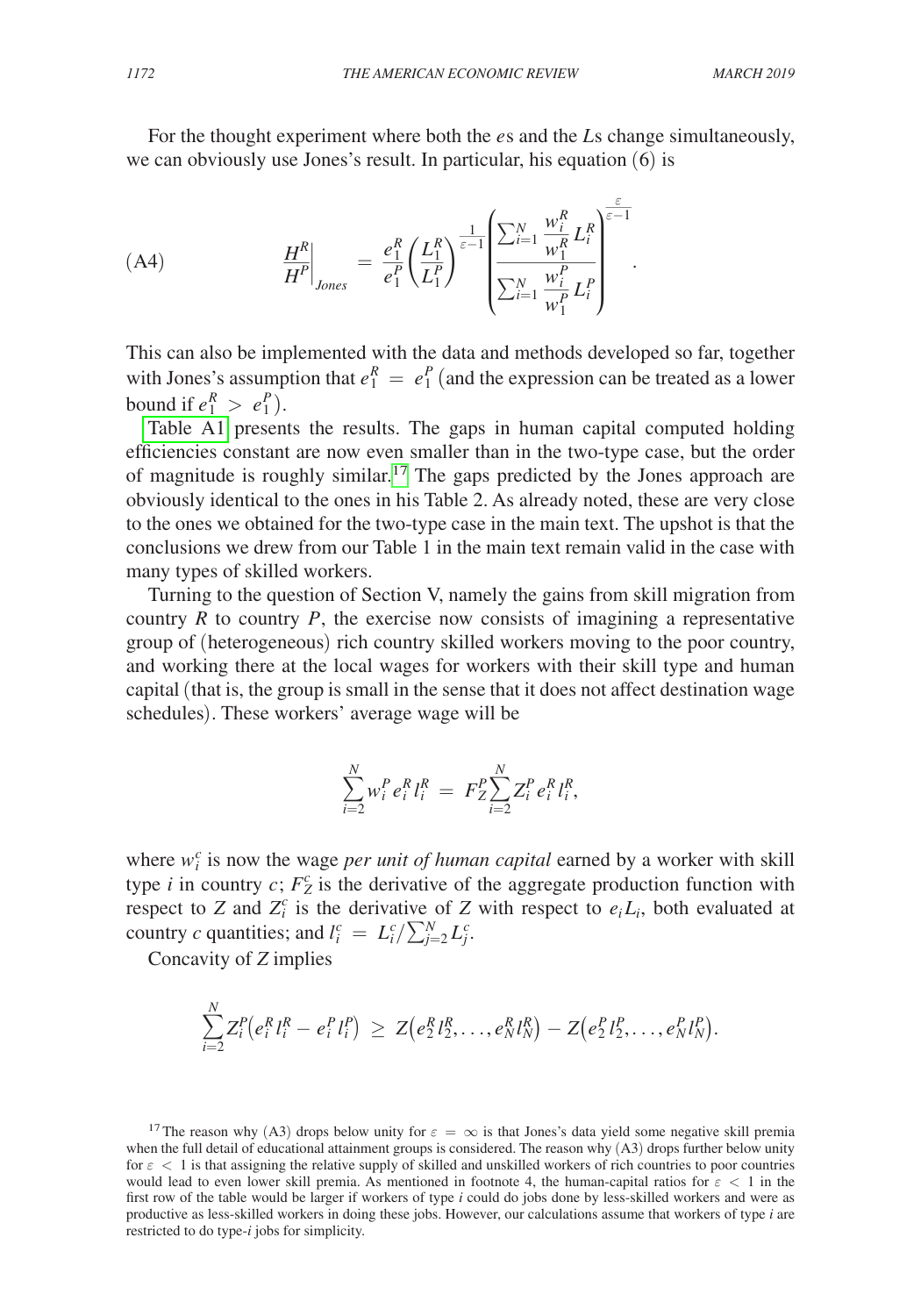<span id="page-18-0"></span>

| IVESUE IS WHILE $\mathcal{I} \geq \mathcal{I}$ |                            |      |      |      |      |      |          |  |
|------------------------------------------------|----------------------------|------|------|------|------|------|----------|--|
|                                                | Elasticity of substitution |      |      |      |      |      |          |  |
|                                                | $1.2^{\circ}$              | 1.4  | 1.5  | 1.6  | 1.8  |      | $\infty$ |  |
| $H^{85}/H^{15}$ from (A3)                      | 0.66                       | 0.69 | 0.70 | 0.72 | 0.74 | 0.75 | 0.97     |  |
| $H^{85}/H^{15}$ from (A4)                      | 358 21.9                   |      | 12.5 | 8.6  | 5.4  | 4.1  |          |  |

Table A1—The Role of Relative Efficiency in Accounting for Jones's Result To With  $N \sim 2$ 

*Notes:* "Human capital" ratios between countries at eighty-fifth and fifteenth percentiles of the income distribution using only the relative-supply effect (top row) and both the relative-supply and relative-efficiency effects (bottom row). This table differs from the corresponding table in the text in that it considers the case with more than two types of workers.

Since *Z* is also homogeneous of degree 1, we have  $\sum_{i=2}^{N} Z_i^P e_i^P l_i^P$  $Z = Z(e_2^P l_2^P, \ldots, e_N^P l_N^P)$ , so the last two expressions can be combined to find

$$
\textstyle \sum\limits_{i=2}^N w_i^P\,e_i^R\,l_i^R\;\geq \;F_Z^PZ\big(e_2^R\,l_2^R,\ldots,e_N^R\,l_N^R\big).
$$

Note that  $Z(e_2^R l_2^R, \ldots, e_N^R l_N^R)$  can be interpreted as the *average human capital* of skilled workers in the rich country. The average wage of this group if they stay in the rich country is  $F_Z^R Z(e_2^R l_2^R, \ldots, e_N^R l_N^R)$ . Therefore, the *lower bound* for the average wage in the destination country relative to the country of origin of a representative group of skilled workers moving from the rich to the poor country is identical to the lower bound for skilled workers making the same move in the model with a single type of skilled worker in the main text. The only difference is that  $H_2$  is replaced by *Z*.

If we further follow Jones and pick the aggregate production function in  $(6)$ , the calibration and quantitative implementation are also identical to those of Section V. Hence, Table 2 in the main text can be interpreted as showing the wage gains or losses for a representative group of skilled workers moving from a rich to a poor country. Of course, this implies that there must be at least one skilled-labor type that would reap at least the wage gain in Table 2 by moving individually from the rich to the poor country, no matter how many types of skilled labor there are and what the pattern of substitutability/complementarity among different skilled-labor types may be.

#### REFERENCES

**Acemoglu, Daron.** 2003. "Patterns of Skill Premia." *Review of Economic Studies* 70 (2): 199–230.

- **Autor, David H., Lawrence F. Katz, and Melissa S. Kearney.** 2008. "Trends in U.S. Wage Inequality: Revising the Revisionists." *Review of Economics and Statistics* 90 (2): 300–23.
	- **Caselli, Francesco.** 2005. "Accounting for Cross-Country Income Differences." In *Handbook of Economic Growth*, Vol. 1, edited by Philippe Aghion and Steven Durlauf, 679–741. Amsterdam: Elsevier.
	- **Caselli, Francesco.** 2017. *Technology Differences over Space and Time.* Princeton, NJ: Princeton University Press.
- **Caselli, Francesco, and Antonio Ciccone.** 2013. "The Contribution of Schooling in Development Accounting: Results from a Nonparametric Upper Bound." *Journal of Development Economics*  104: 199–211.
	- **Caselli, Francesco, and Antonio Ciccone.** 2019. "The Human Capital Stock: A Generalized Approach: Comment: Dataset." *American Economic Review.*<https://doi.org/10.1257/aer.20171787.>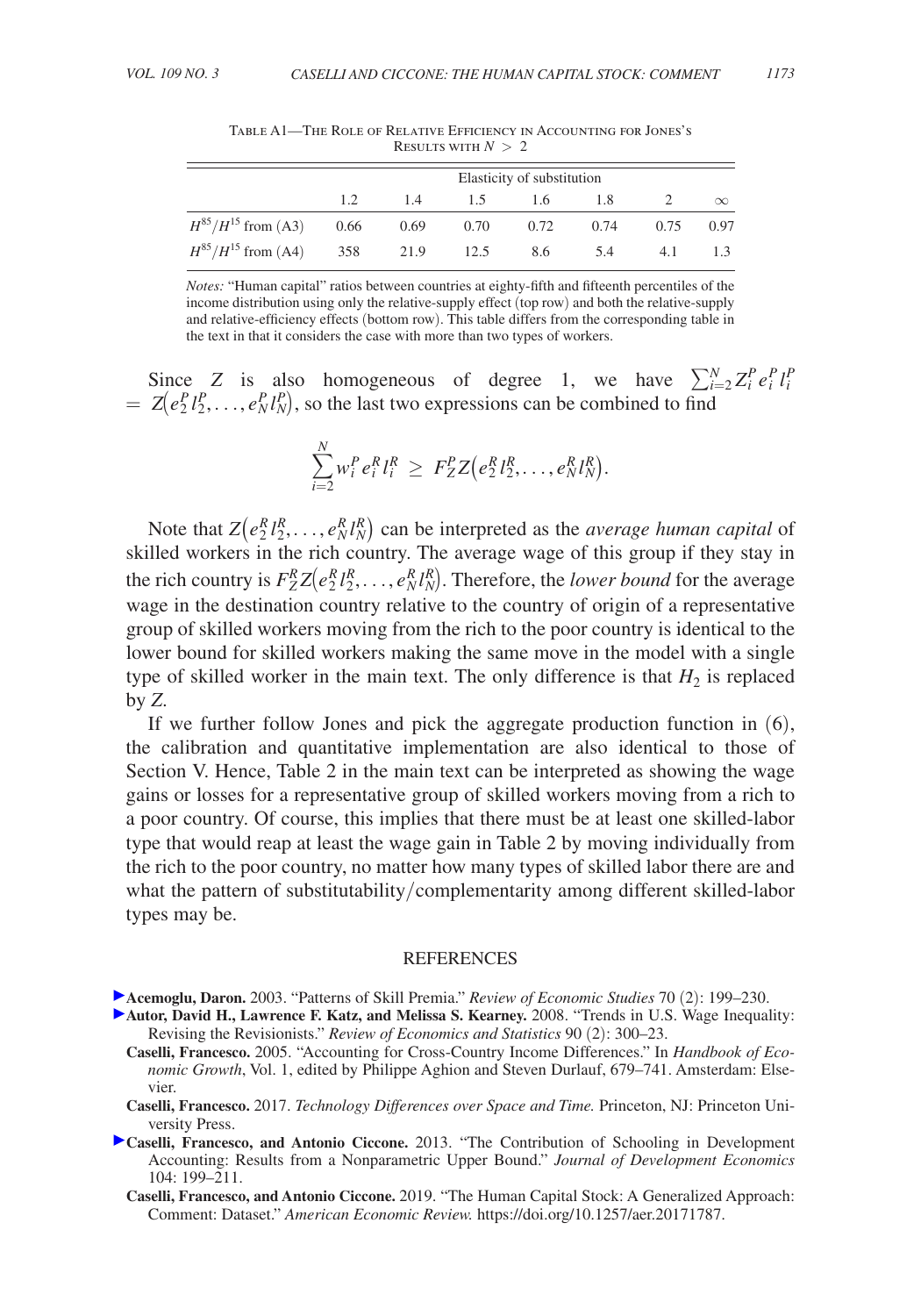- **Caselli, Francesco, and Wilbur John Coleman, II. 2006. "The World Technology Frontier."** *American Economic Review* 96 (3): 499–522.
- **Hall, Robert E., and Charles I. Jones.** 1999. "Why Do Some Countries Produce So Much More Output Per Worker than Others?" *Quarterly Journal of Economics* 114 (1): 83–116.
- **Hendricks, Lutz.** 2002. "How Important Is Human Capital for Development? Evidence from Immigrant Earnings." *American Economic Review* 92 (1): 198–219.
- **Hendricks, Lutz, and Todd Schoellman.** 2018. "Human Capital and Development Accounting: New Evidence from Wage Gains at Migration." *Quarterly Journal of Economics* 133 (2): 665–700.
- **Jones, Benjamin F.** 2014. "The Human Capital Stock: A Generalized Approach." *American Economic Review* 104 (11): 3752–77.
- **Katz, Lawrence F., and Kevin M. Murphy.** 1992. "Changes in Relative Wages, 1963–1987: Supply and Demand Factors." *Quarterly Journal of Economics* 107 (1): 35–78.
- **Klenow, Peter J., and Andrés Rodríguez-Clare.** 1997. "The Neoclassical Revival in Growth Economics: Has It Gone Too Far?" In *NBER Macroeconomics Annual*, Vol. 12, edited by Ben S. Bernanke and Julio Rotemberg, 73–103. Cambridge, MA: MIT Press.
- **Krusell, Per, Lee E. Ohanian, José-Víctor Ríos-Rull, and Giovanni L. Violante.** 2000. "Capital-Skill Complementarity and Inequality: A Macroeconomic Analysis." *Econometrica* 68 (5): 1029–53.
- **Machin, Stephen, and John Van Reenen.** 1998. "Technology and Changes in Skill Structure: Evidence from Seven OECD Countries." *Quarterly Journal of Economics* 113 (4): 1215–44.
- **Malmberg, Hannes.** 2018. "How Does the Efficiency of Skilled Labor Vary across Rich and Poor Countries? An Analysis Using Trade and Industry Data." Unpublished.
- **Nelson, R. R., and E. S. Phelps.** 1966. "Investment in Humans, Technological Diffusion, and Economic Growth." *American Economic Review* 56 (1): 69–75.
- **Nunn, Nathan.** 2007. "Relationship-Specificity, Incomplete Contracts and the Pattern of Trade." *Quarterly Journal of Economics* 122 (2): 569–600.
- **Schoellman, Todd.** 2012. "Education Quality and Development Accounting." *Review of Economic Studies* 79 (1): 388–417.